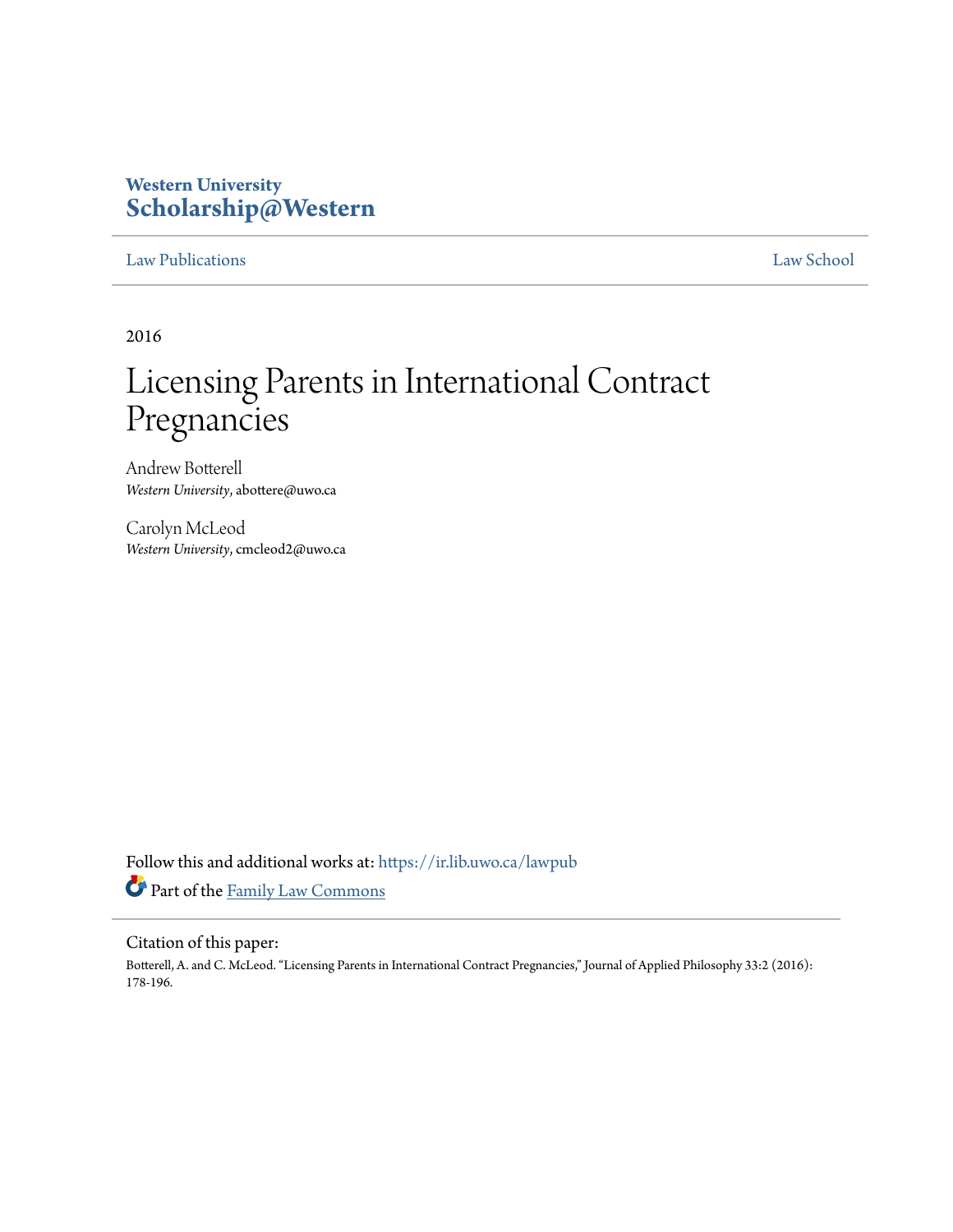#### **Licensing Parents in International Contract Pregnancies\***

By Andrew Botterell and Carolyn McLeod \*Submitted version; please cite only the published version

ABSTRACT: The Hague Conference on Private International Law currently has a Parentage/Surrogacy Project, which evaluates the legal status of children in cross-border situations, including situations involving international contract pregnancy (or 'surrogacy'). Should a convention (or other legal instrument) focusing on international contract pregnancy emerge from this project, it will need to be consistent with the Hague Convention on Intercountry Adoption. The latter convention prohibits adoptions unless, among other things, "the competent authorities of the receiving State have determined that the prospective adoptive parents are eligible and suited to adopt" (Article 5a). Included in it, therefore, is a parental vetting or licensing requirement. In our view, a similar requirement must also appear in any Hague Convention on international contract pregnancy if the two conventions are to be ethically consistent with one another. In particular, there should be a licensing requirement in such a convention for at least *some* of the prospective parents in contract pregnancy arrangements. We consider several arguments against this conclusion, and argue that none of them is successful.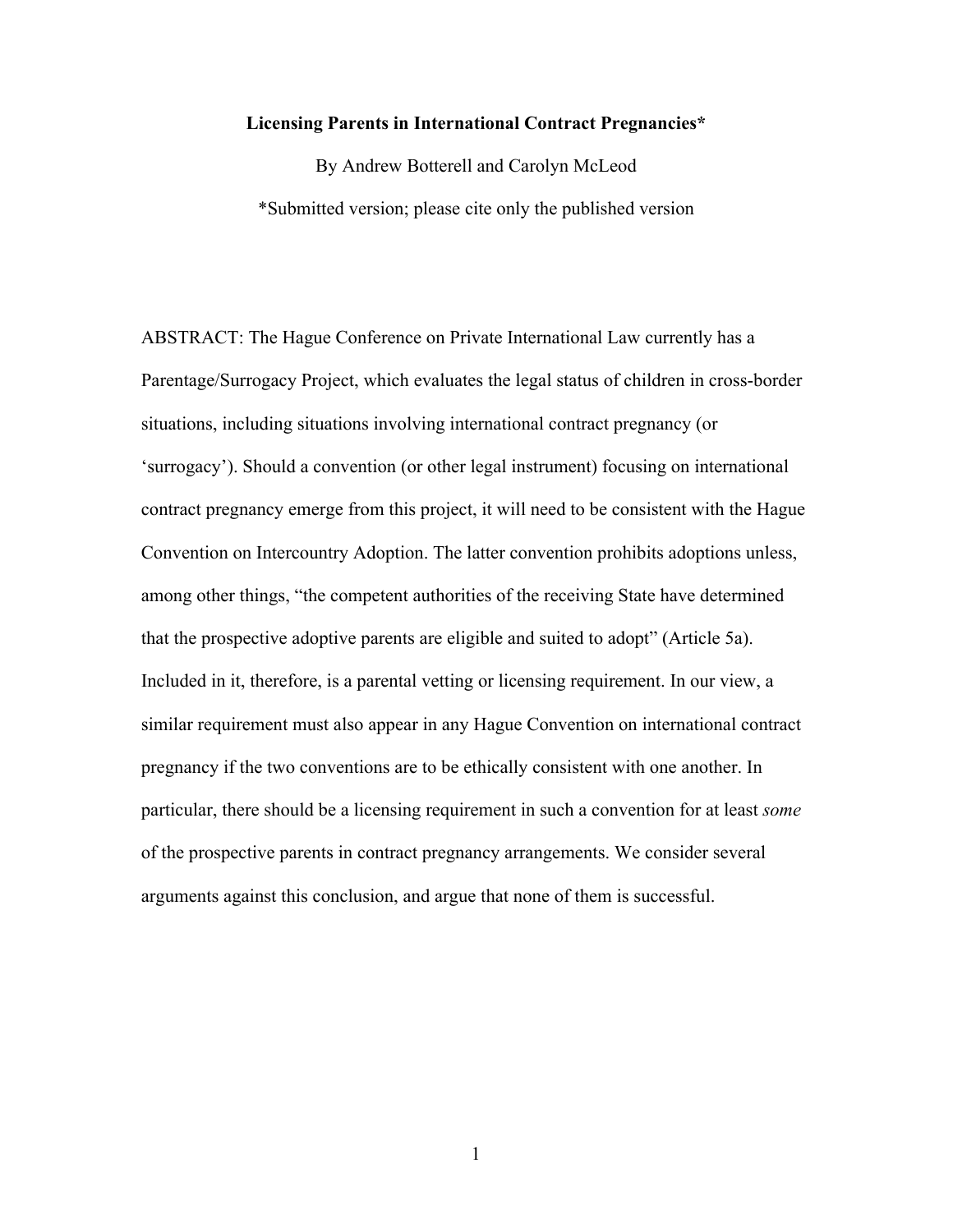# *I. Introduction*

The issue of whether people should be licensed to become parents—the issue, that is, of whether the state should restrict the ability of individuals to become parents unless or until they reveal some competency to be a parent—has generated significant controversy.<sup>1</sup> Currently, some parents are licensed: namely, adoptive parents.<sup>2</sup> They have to undergo a home study and, sometimes, mandatory parenting classes before adopting a child. While some philosophers (e.g., Hugh LaFollette) contend that such requirements should exist for all parents, we have argued for a more nuanced position: that so long as such requirements are imposed on adoptive parents, they should be imposed on all or some subset of non-adoptive parents as well.<sup>3</sup> In other words, we have claimed that what we call the "status quo on parental licensing"—according to which licensing should occur with adoption (more specifically, with non-relative, non-step-parent adoption), $4$  but not with biological reproduction—is morally unjustified.

The issue of whether licensing should occur for a larger subset of parents than just adoptive parents is relevant to current debates about international law and policy on international contract pregnancy (or 'surrogacy', as it is often called). The Hague Conference on Private International Law (the Hague Conference) has recently decided to convene an Experts' Group to explore the feasibility of continuing work on its Parentage/Surrogacy Project, which concerns the legal status of children in cross-border situations, including international contract pregnancy arrangements.<sup>5</sup> Although this group is merely a working group—there is no commitment on the part of the Hague Conference at this time to develop a convention on international contract pregnancy—it will nonetheless need to consider the extent to which any such convention should be informed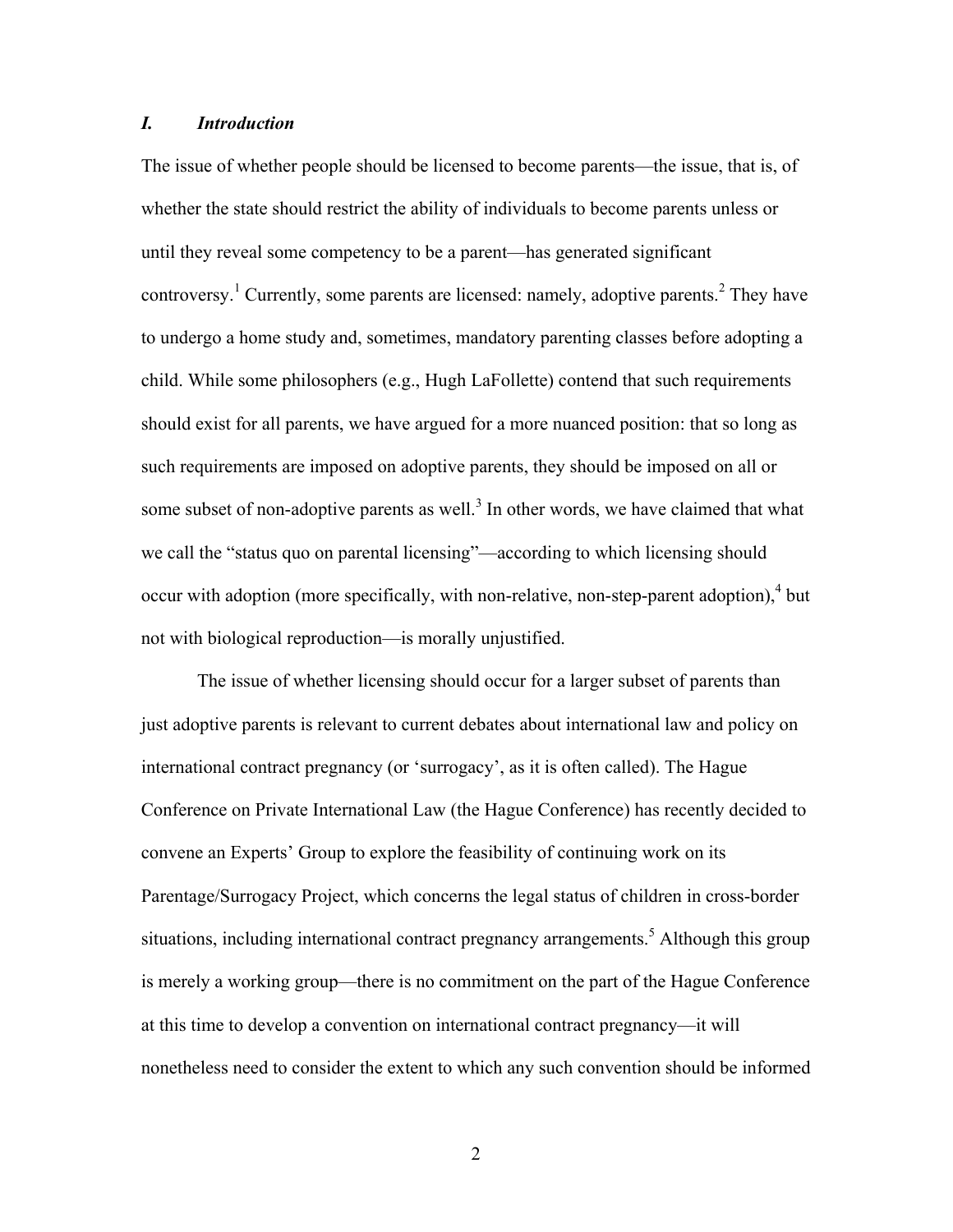by the Hague Conference's Convention on Adoption (i.e., the 1993 Convention on Protection of Children and Co-operation in Respect of Intercountry Adoption).<sup>6</sup> The latter convention includes a parental licensing requirement: Article 5a states that "[a]n adoption within the scope of the Convention shall take place only if the competent authorities of the receiving State have determined that the prospective adoptive parents are eligible and suited to adopt." Some commentators feel that a similar article concerning the parental fitness of people who want to become parents through contract pregnancy<sup>7</sup>—should appear in any Convention on this practice,<sup>8</sup> while others strongly disagree.<sup>9</sup> We argue in this paper that the Hague Conference cannot consistently demand parental licensing for adoption but not for contract pregnancy, or at least not for some people who wish to become parents through this practice. In other words, so long as it has Article 5a in its Convention on Adoption, it ought to have an article on licensing in any convention that it develops on contract pregnancy.

It is an open question to what degree the two conventions would have to be similar for them to be ethically consistent with one another. We distinguish between a weak and a strong version of the claim that there should be licensing for individuals who engage in contract pregnancy so long as there is licensing for individuals who seek to adopt children. The strong version of the claim holds that *all* individuals who pursue contract pregnancy should be licensed, while the weak version holds only that *some* of these individuals—namely, those who will not be genetically related to any resulting child—should be licensed. Although we argue here only in support of the weak claim, our arguments leave open the possibility that the strong claim may be true nonetheless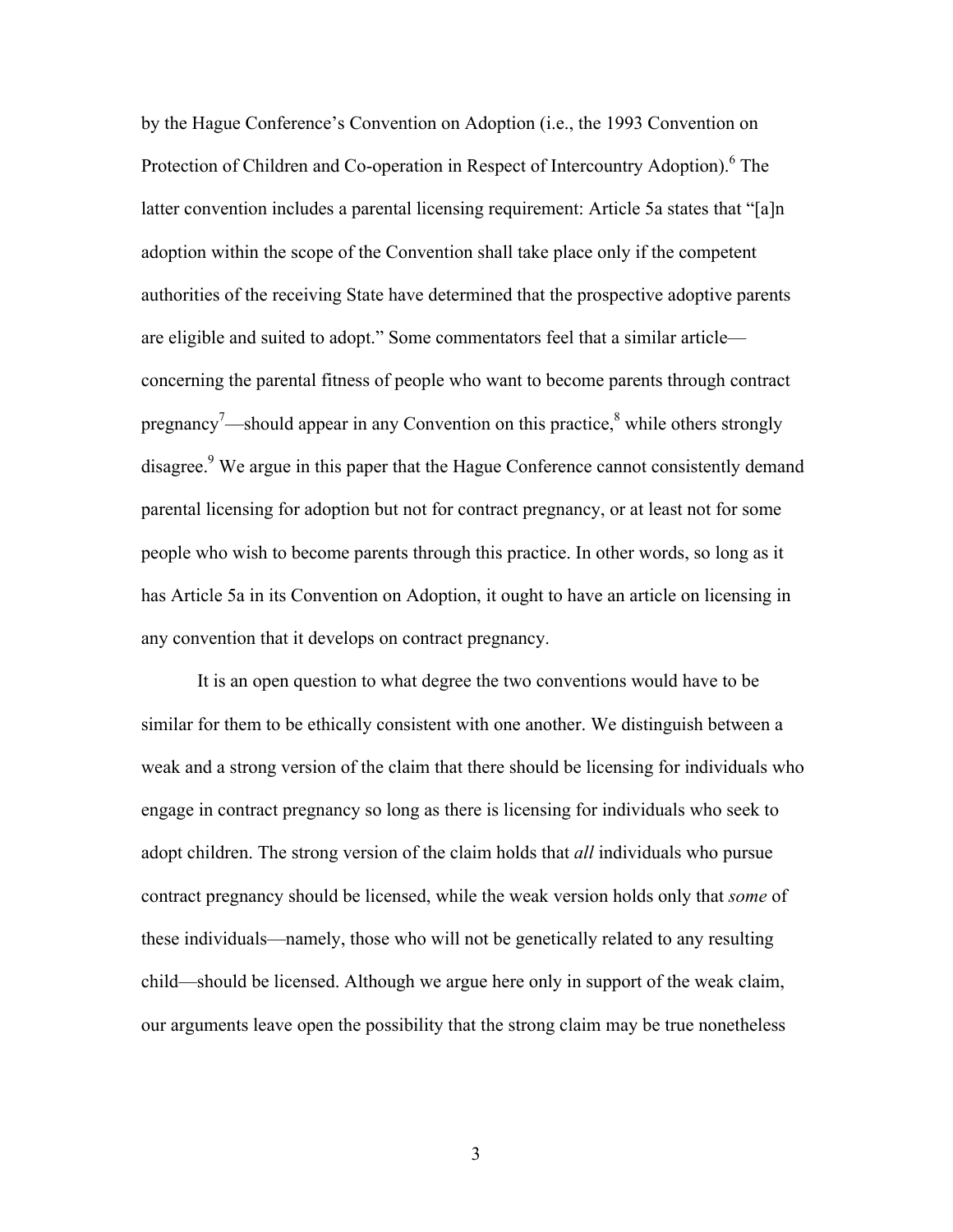(and moreover, arguments we have made elsewhere suggest that this claim is indeed true).

In what follows, we present a number of arguments that people have given or could give for the conclusion that while parental licensing is appropriate in the case of adoption, it is never appropriate in the case of contract pregnancy. Either directly or indirectly, these arguments support the status quo on parental licensing, which again involves no licensing for people who engage in (assisted or unassisted) reproduction. We explain why each of these arguments fails. In so doing, we draw on our previous work on parental licensing, but also extend the scope of that work by claiming that arguments in favour of the status quo are *especially* weak when applied to people who seek to become parents through contract pregnancy.

Reasons given against the imposition of a licensing requirement on people who pursue contract pregnancy sometimes focus on the fact that this practice involves biological reproduction. We begin with such arguments and then turn to those that have nothing to do with reproduction.

# *2. Arguments that Concern Biological Reproduction*

"Surrogacy belongs to the world of reproduction rather than adoption", according to Natalie Gamble, a solicitor in the UK whose firm specializes in "fertility and parenting law" and helps clients become parents through contract pregnancy.<sup>10</sup> In a recent article, Gamble insists that the prior vetting of people who wish to become parents in this manner is inappropriate.<sup>11</sup> Among her reasons are the following: that such a requirement would be unfair, given that people who are fertile and who reproduce do not have to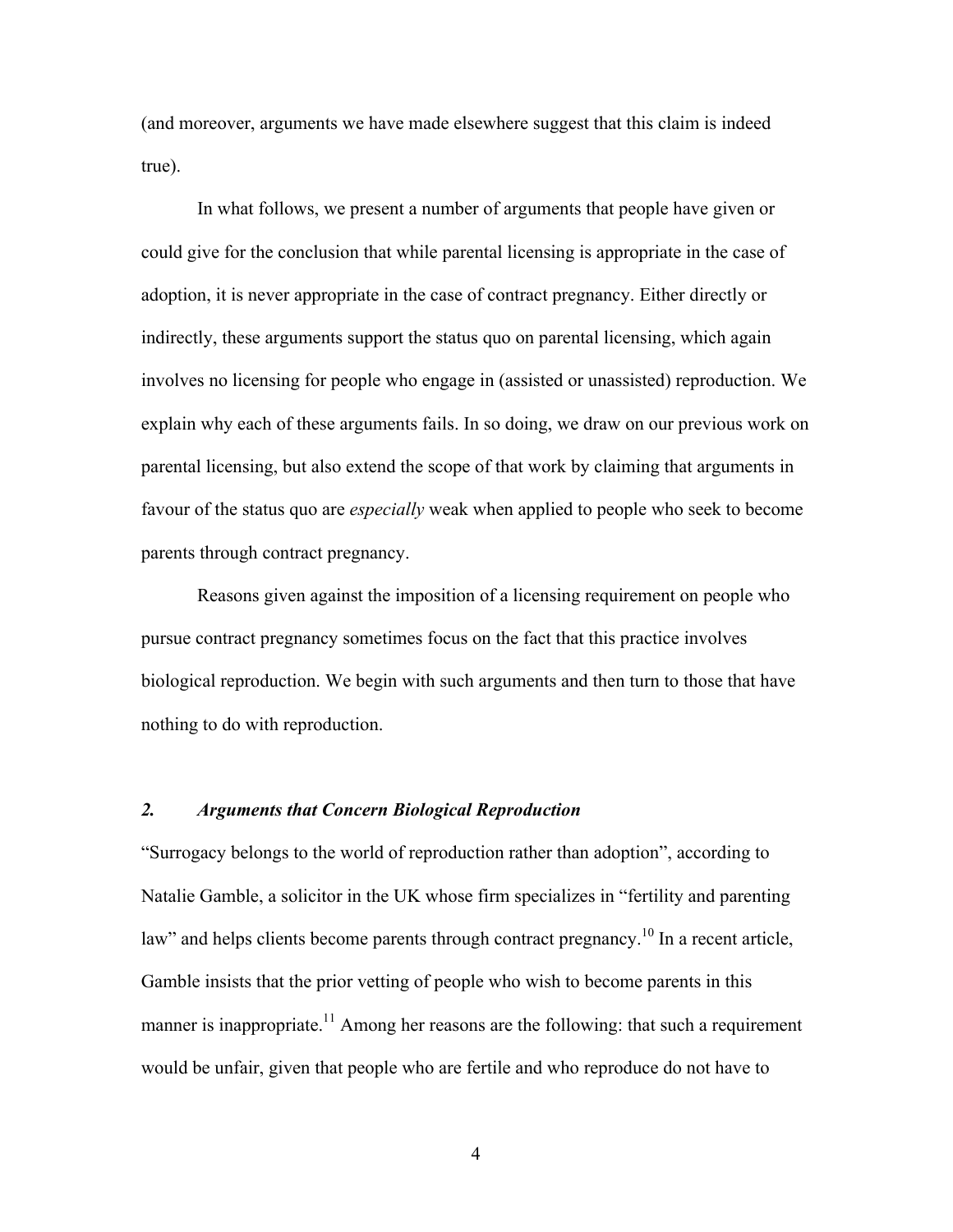"jump through hoops" to become parents<sup>12</sup>; that it would be "an interference with parents' right to procreate<sup>"13</sup>; and that "parents conceiving through surrogacy are no more likely to be unsuitable than fertile parents"—they are no more likely, in other words, to harm children—and so vetting is unnecessary in their case.<sup>14</sup> We call these arguments the Fairness Argument, the Right to Reproduce Argument, and the Harm to Children Argument, respectively, and we evaluate each in turn. Along the way—and in particular when discussing the Right to Reproduce Argument—we question Gamble's suggestion that with contract pregnancy, members of the commissioning couple always reproduce, rather than simply initiate reproduction. (And to be clear, we interpret 'biological reproduction' broadly such that it occurs whenever one acquires a biological connection to a child produced through genetics, gestation, or both.) Contract pregnancy is indeed a form of assisted reproduction, but the people who reproduce through it are not always those who commission the pregnancy.

# *(i) The Fairness Argument*

Let us begin with the Fairness Argument. It aims to show that it would be unfair to license people who pursue contract pregnancy specifically, or who use assisted reproductive technologies (ARTs) more generally, because people who reproduce through sexual intercourse are not subject to such interference by the state. The main purpose of this argument is therefore not to endorse the status quo on parental licensing, but rather to reject on grounds of fairness the suggestion that licensing should occur with any form of assisted reproduction. Nonetheless, the argument supports the status quo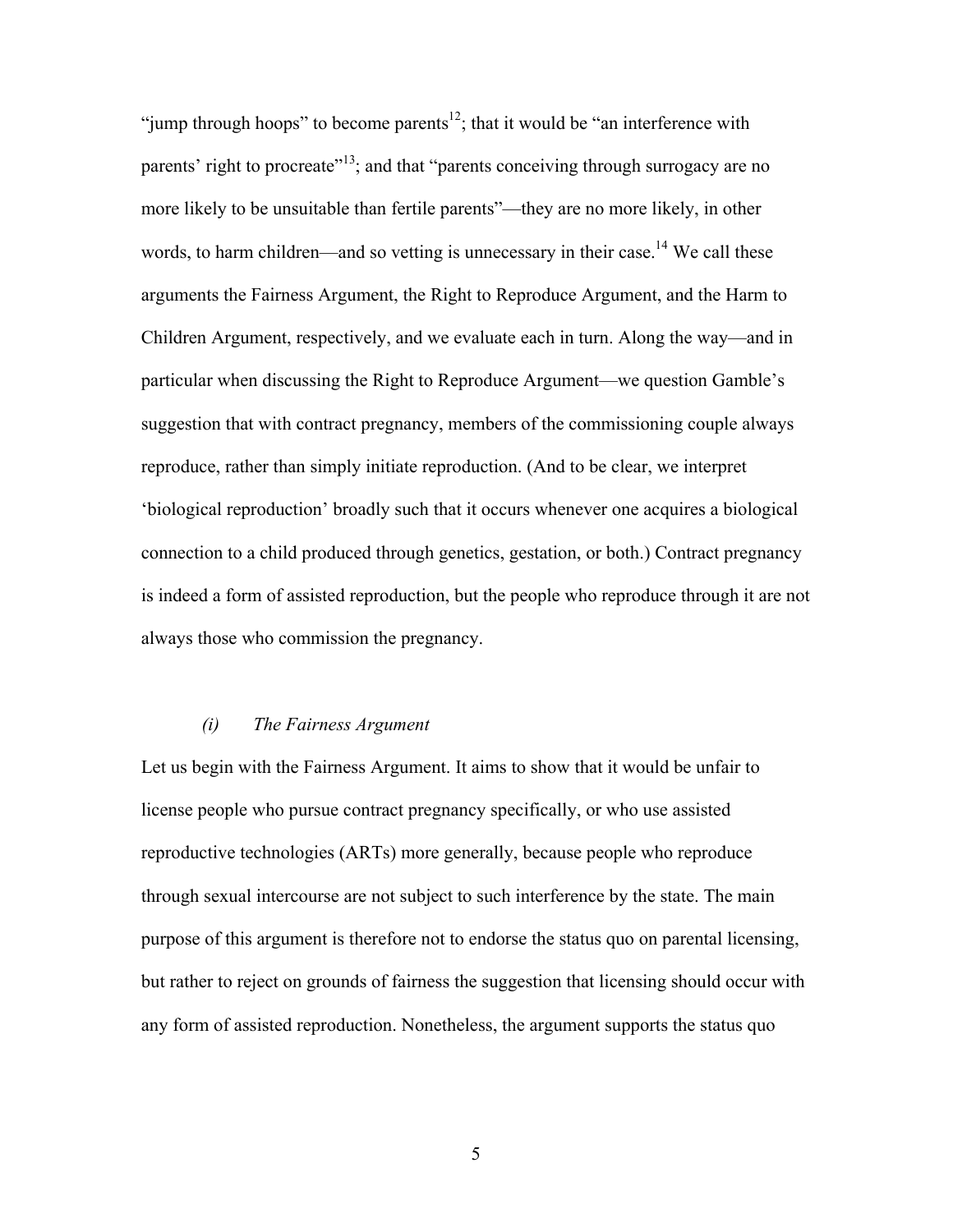indirectly, because it fails to question whether licensing for adoption is itself inappropriate or possibly unfair.

The Fairness Argument emphasizes similarities between assisted and unassisted reproduction and concludes that, because vetting is not required in the case of the latter, it should not be required in the case of the former either. But this argument overlooks the obvious fact that in addition to being similar to unassisted reproduction, assisted reproduction is also similar in other respects to adoption and may be similar to it in ways that are relevant to whether licensing should occur. For example, with both assisted reproduction and adoption, one becomes a parent only with assistance from others, which makes licensing more feasible than it is with unassisted reproduction<sup>15</sup>: licensing can be a condition on receiving the appropriate assistance, whereas it is hardly feasible to make it a condition on having unprotected sexual intercourse. The similarity with regards to feasibility is relevant to whether licensing should occur if, in practice, parents can only be licensed when it is feasible to do so. Thus, in light of such a similarity between assisted reproduction and adoption, one could argue that there should be licensing with both practices, or that so long as the status quo—and more importantly in the present context, the Hague Convention on Adoption—requires parental licensing for adoption, a similar requirement should exist for assisted reproduction and should appear in any Hague Convention on contract pregnancy.

The main problem, then, with the Fairness Argument is that it begs the question, "Why, when it comes to assessing whether parental licensing is warranted, is assisted reproduction taken to be relevantly similar to unassisted reproduction but relevantly dissimilar to adoption?" This question is crucial given that in certain respects, assisted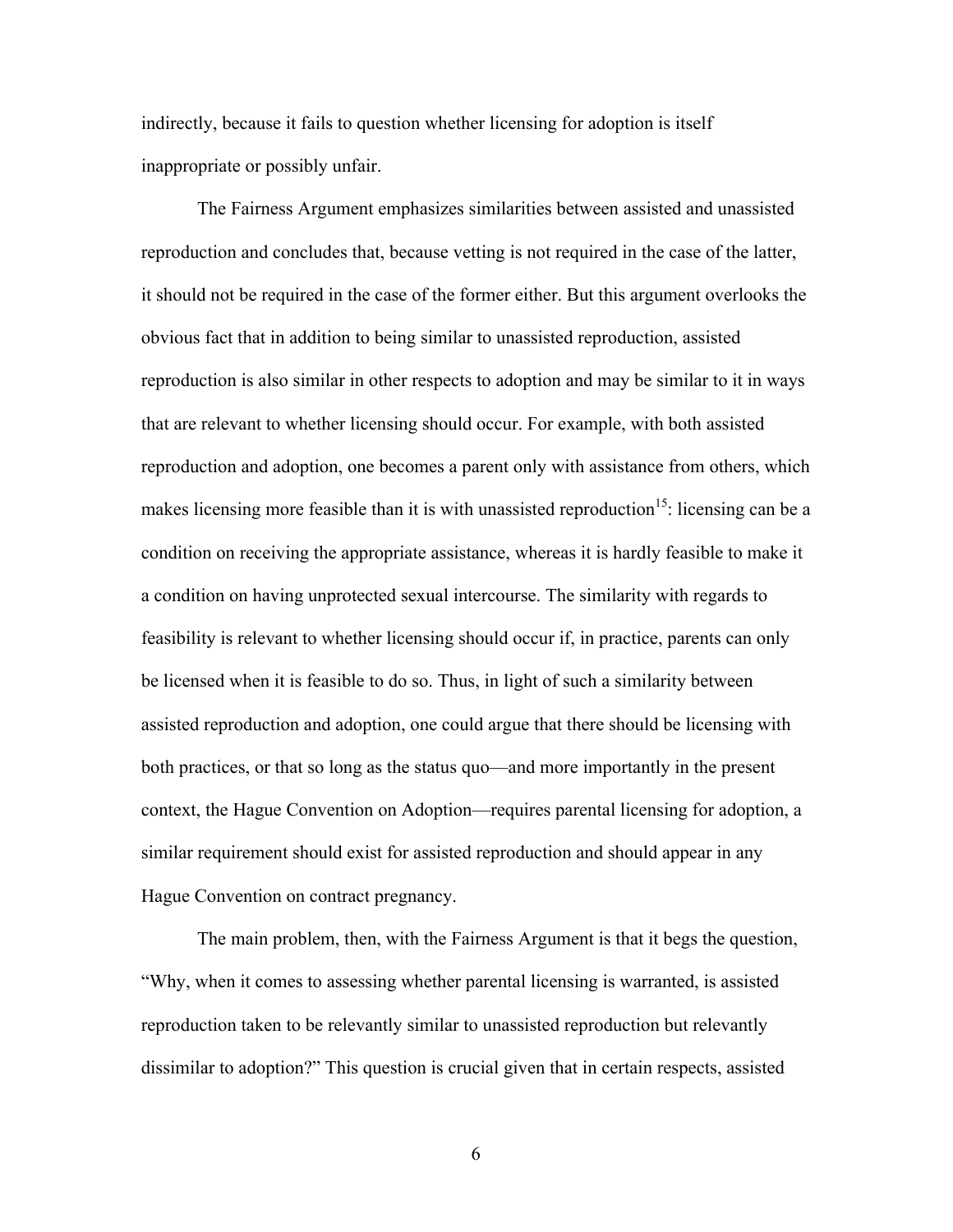reproduction can be *more* similar to adoption than to unassisted reproduction; and if that is true, then licensing those who want to become parents through adoption *or* assisted reproduction may be justified.<sup>16</sup>

To see how *contract pregnancy*, in particular, resembles or can resemble adoption, consider the fact that contract pregnancy often involves the use of donor gametes. In many cases, one set of gametes is donated (usually oocytes<sup>17</sup>) and in some cases, both sets are donated. With the former type of case, only one prospective parent will be biologically related to any resulting child, while with the latter type, neither prospective parent will have this sort of connection to the child. Both of these types of contract pregnancy are like adoption then, in that they involve people becoming parents to children to whom they have no biological tie. But according to one argument in support of the status quo on parental licensing, the absence of such a tie is precisely what justifies licensing in the case of adoption. (See the Harm to Children Argument I below.) Thus, in some instances, contract pregnancy resembles adoption in a way that might make parental licensing appropriate in both cases.

Of course, contract pregnancy can also resemble *un*assisted reproduction in ways that may be relevant to licensing. For example, one might think that with contract pregnancy, as with unassisted (or other forms of assisted) reproduction, prospective parents exercise a right to reproduce, and that it is impermissible for the state to interfere unduly with the exercise of this right. Or one might think that with no form of reproduction—not even contract pregnancy—does parental responsibility get transferred between parties (i.e., between birth parents or guardians and soon-to-be social parents), and so there is nothing for the state to oversee or regulate. Below, we consider these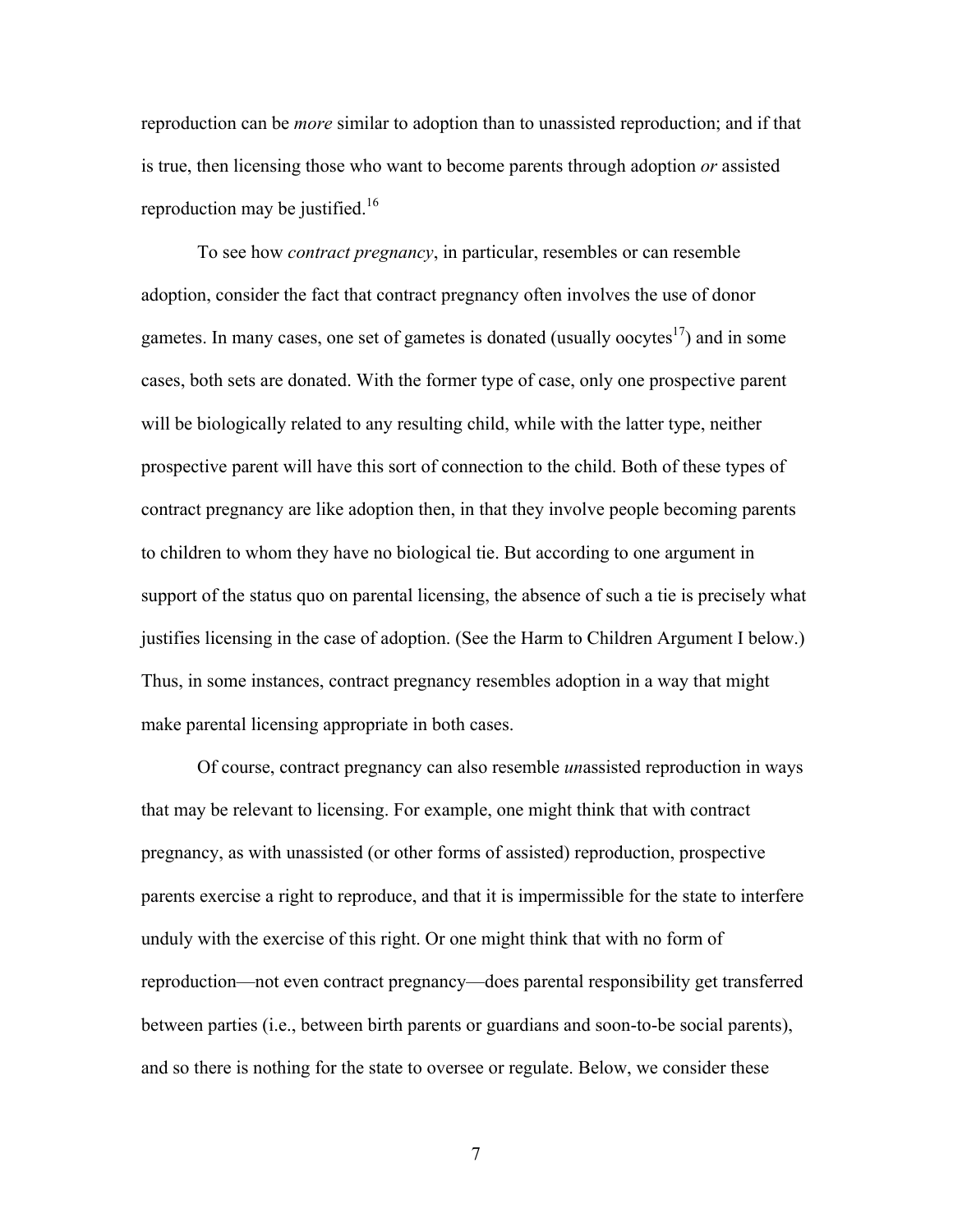possibilities, among others, for how contract pregnancy might be relevantly similar to unassisted or other forms of reproduction, but dissimilar to adoption. Our claim in each case is that either the purported dissimilarities to adoption are merely apparent or they are not relevant to whether the prospective parents should be licensed. These conclusions are significant for the Fairness Argument because they show that one cannot simply put assisted and unassisted reproduction together in a separate category from adoption when determining whether parental licensing is justified.

To be clear, we are not arguing that because some contract pregnancies are similar to adoptions, we should treat all contract pregnancies like adoptions. The point is rather that an uncritical appeal to the concept of fairness cannot establish that parental licensing is always inappropriate in the case of contract pregnancy. At best, the Fairness Argument, as it is applied to contract pregnancy, is inconclusive. It neglects to show why, given that people who reproduce via sexual intercourse are unlicensed, it would be unfair to license people who use ARTs, but fair to continue licensing people who choose to adopt children. The explanation cannot simply be that only the first two ways of becoming a parent—via sexual intercourse or through the use of ARTs—involve biological reproduction, since the *mere* fact that someone reproduces cannot determine whether that individual should be licensed. Thus, for all that the Fairness Argument says, fairness might demand that parental vetting be a requirement with contract pregnancy and be included in any convention governing this practice.

Note, finally, that one could respond to the Fairness Argument by insisting that adoptive parents should not be licensed either. Such a response might indeed be legitimate (although we have our doubts).<sup>18</sup> Yet if the intent of the Hague Conference is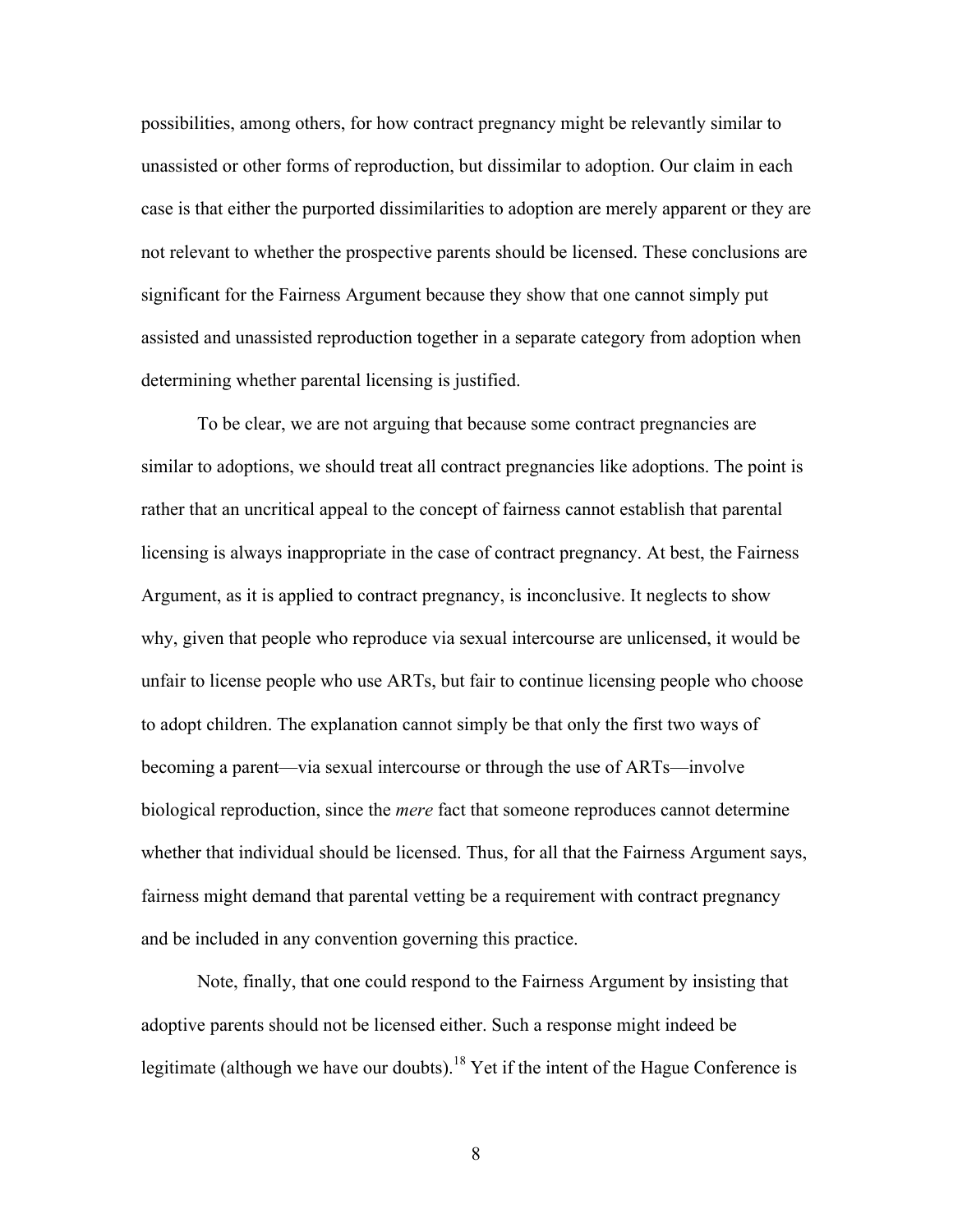to fashion a convention on contract pregnancy that is ethically consistent with the Convention on Adoption—a document that *already* requires the licensing of prospective adoptive parents—then the two conventions must treat relevantly similar prospective parents in similar ways. And in our opinion, this involves requiring that at least some people who pursue parenthood through contract pregnancy be vetted, just as individuals who choose adoption are vetted.

#### *(ii) The Right to Reproduce Argument*

Thus, the Fairness Argument does not provide compelling reasons for likening contract pregnancy, or other forms of assisted reproduction, to unassisted reproduction rather than to adoption in debates about parental licensing. But are there reasons for thinking that the relevant comparison *should be* to unassisted reproduction rather than to adoption? In other words, should one accept that the status quo on parental licensing is justified? One important argument in support of this state of affairs, which we mentioned above in passing, relies on the so-called "right to reproduce". According to this argument, whereas licensing would violate the right to reproduce of prospective biological parents, it violates no such right in the case of prospective adoptive parents, given that the latter clearly do not exercise a right to reproduce when becoming parents.<sup>19</sup> This difference could explain why it makes sense to treat people who use ARTs in the same way as other individuals who reproduce without assistance, and to distinguish them from people who pursue adoption. On this view, licensing members of the former group is inappropriate because it interferes with their right to reproduce.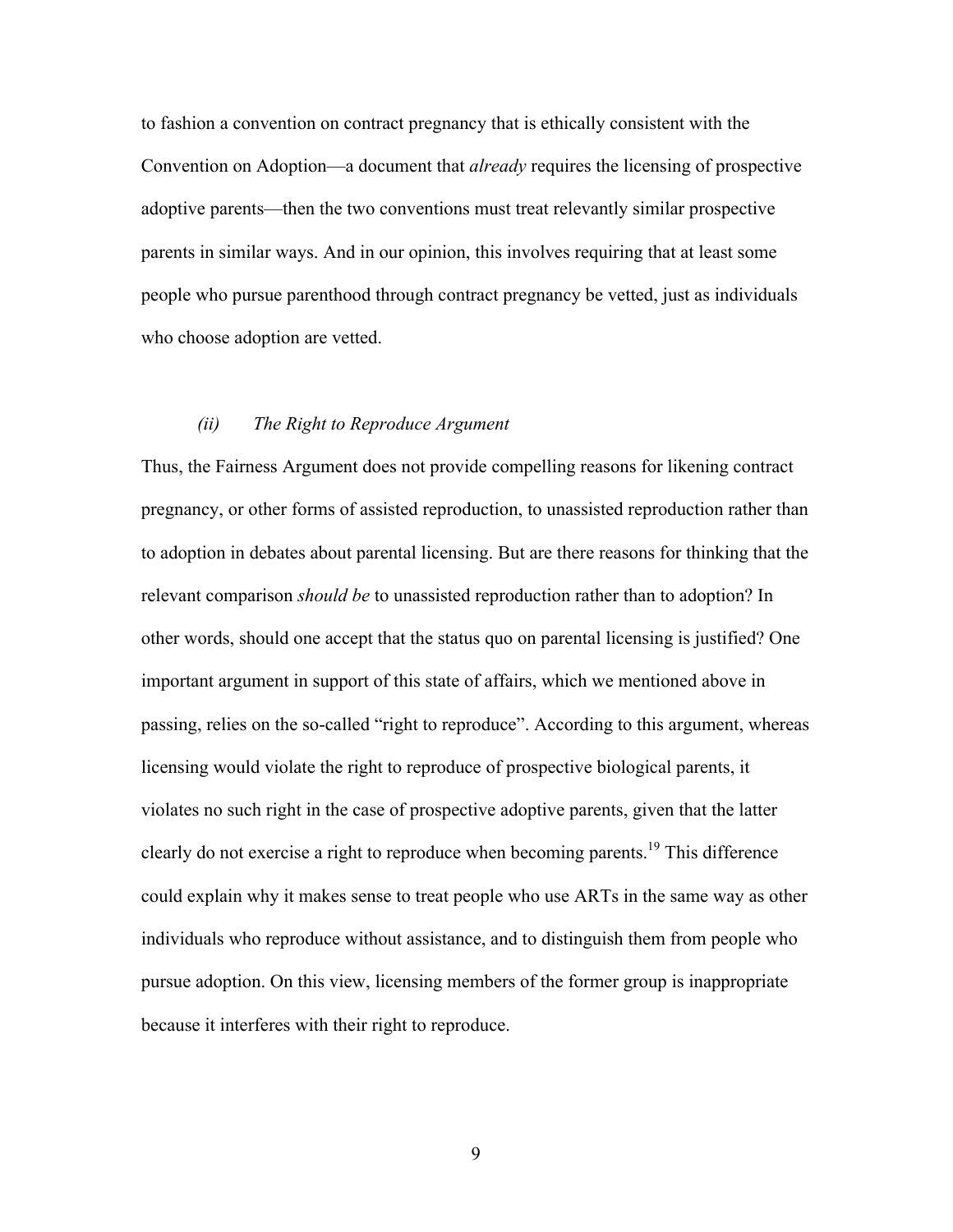In previous work, we have questioned whether people do in fact have a moral right to reproduce. Here, we discuss some of our skepticism with respect to this right, but also contend that one need not doubt the existence of such a right in order to defeat the Right to Reproduce Argument as it applies to contract pregnancy. The reason is that some prospective parents in contract pregnancies could not be exercising a right to reproduce. And if that is true, then even if this right could explain why individuals who engage in *un*assisted reproduction should be exempt from parental licensing, it could not explain why all individuals who pursue contract pregnancy should be similarly exempt.

To spell out our view in more detail, note that prospective parents who will not be biologically related to any child born through contract pregnancy do not reproduce biologically through this practice. These are individuals whose gametes are not used in conceiving the pregnancy and who therefore will have no genetic connection to any resulting child. (And of course, neither prospective parent will have a gestational connection either.) It follows that not all individuals who seek to become parents through contract pregnancy exercise a right to reproduce in doing so. When people use ARTs to create children to whom they have no biological connection—not even a biological connection established during pregnancy—they themselves do not reproduce. It will not do to say that without their contributions, a new life would not be created, and thus, that they themselves are reproducing. For the same can be said about the contributions of IVF clinicians, and surely *they* do not reproduce when they perform IVF successfully. There is therefore a gap between playing an essential role in biological reproduction and exercising a right to reproduce.<sup>20</sup> Since many individuals who commission pregnancies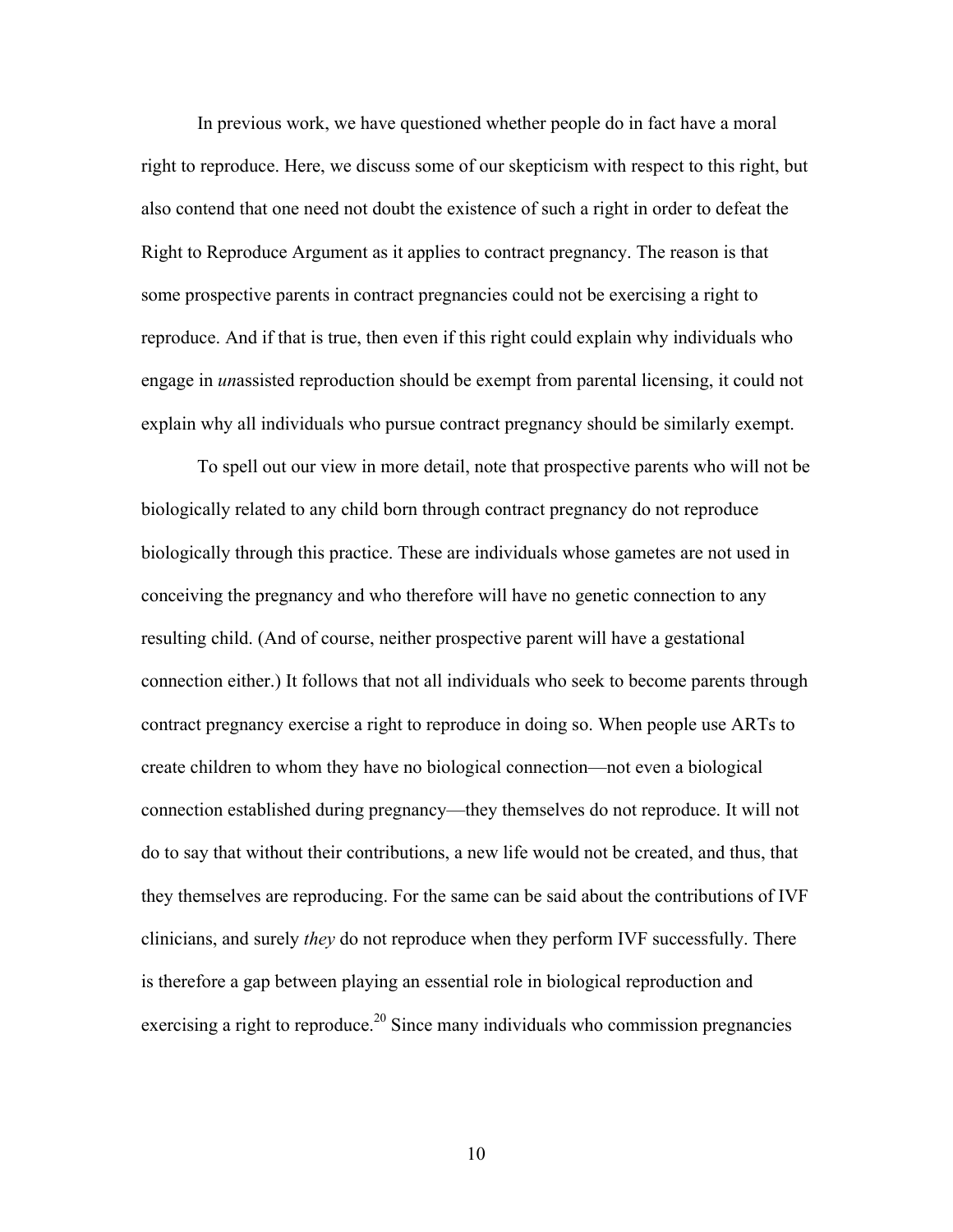from women do the former but not the latter, a right to reproduce could not protect them from being vetted as prospective parents.

Granted, some people who have children via contract pregnancy *do* reproduce: namely, those whose gametes are used in the creation of these children. Surely a right to reproduce would preclude them from being licensed as parents. Or would it? In a previous paper on the right to reproduce and parental licensing, we question whether this right could protect people who, in fact, reproduce from having to undergo parental licensing, given that it is not clear the right even exists.<sup>21</sup> In that paper, we distinguish between a right to reproduce and a right to become a parent.<sup>22</sup> And we indicate that while the reasons people can have for wanting to become a parent can be very good,  $2^3$  the same is not true of the reasons people typically give for wanting to become a *biological* parent, especially a *genetic* parent (i.e., the only kind of biological parent that one could become by commissioning a pregnancy). Various critiques exist in the literature of the desire to be genetically linked to one's children.<sup>24</sup> Due to limitations of space, we can only summarize these arguments here (and, therefore, will not make strong conclusions based on them).<sup>25</sup> In brief, they suggest that this desire is often based on a view of genetics that is naïve (e.g., that family resemblances are primarily genetic) or that exaggerates the importance of genetic similarities among family members; on a problematic conception of the parent-child relationship (i.e., that a child is not truly one's own unless one is genetically related to him or her); or on false beliefs about adoption (e.g., that people tend not to love adopted children as much as they do their "own" children). Views of this sort find no support within the science of genetics,  $26$  moral analyses of the parent-child relationship, or empirical evidence about adoption and adopted children. They therefore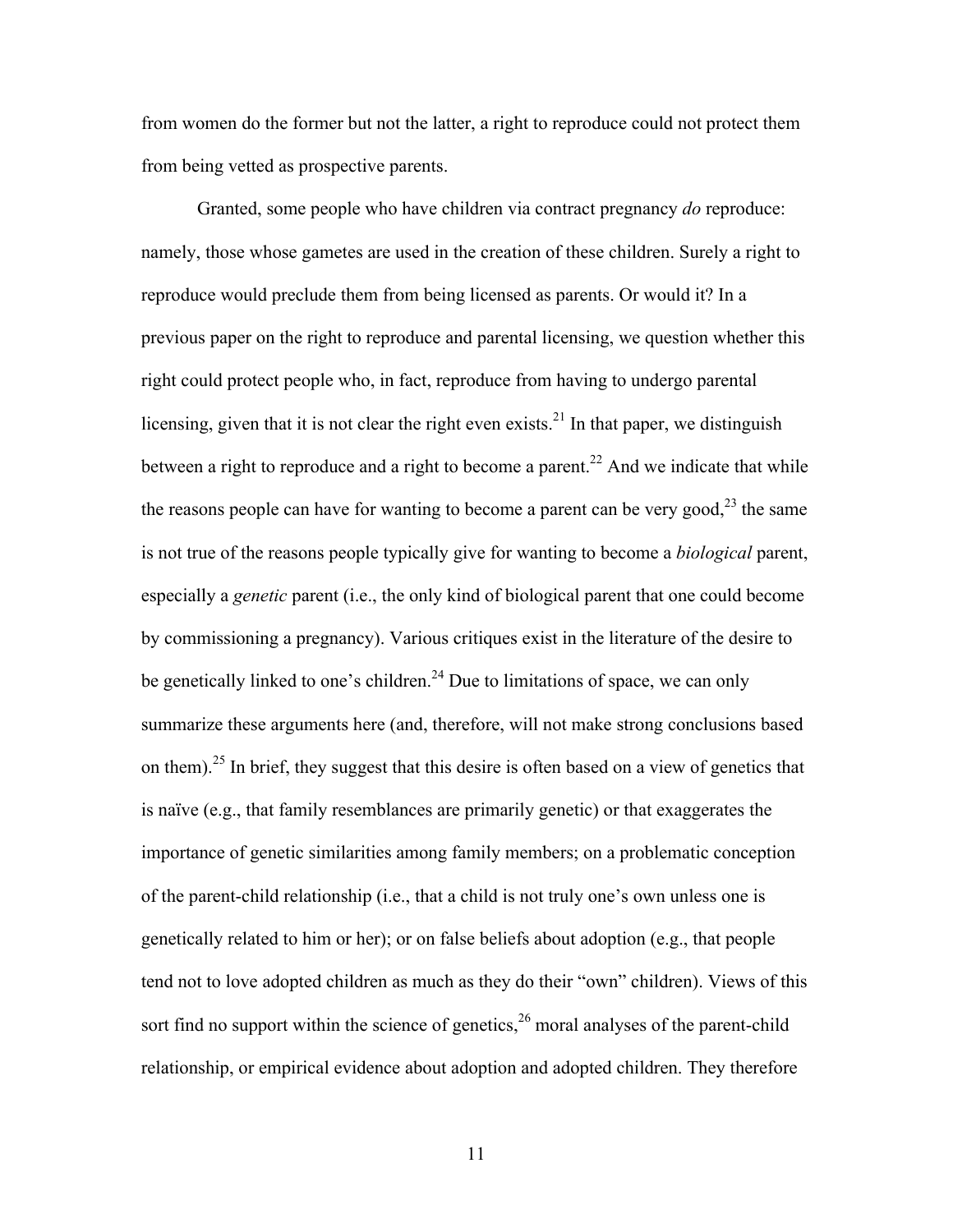should be rejected. However, without them, a right to reproduce—understood here as a right to have genetic children<sup>27</sup>—has very little basis to it.<sup>28</sup> We are therefore skeptical of this right and doubt that it could justify unfettered access to contract pregnancy for people who seek to become genetic parents through this practice.

Our view, then, is that the Right to Reproduce Argument, as it is applied to contract pregnancy, suffers from *two* weaknesses. First, it assumes that individuals who choose to become parents through contract pregnancy reproduce, which is not universally true. Second, it is only successful if the reproductive element of this practice is *morally* relevant to whether people who pursue it as a means to become a parent should undergo parental licensing. But such a claim is doubtful, in our opinion. What is more likely relevant is that these people, *like prospective adoptive parents*, simply want to become parents (and are exercising a putative right to do so). In short, we think the prospects are dim for any attempts to argue that a right to reproduce can justify licensing for prospective adoptive parents but not for people who want to become parents via contract pregnancy.

Still, we recognize that we have not shown fully here why a right to reproduce could not be a barrier to licensing for people who in fact reproduce through contract pregnancy. Thus, one might be left thinking that these people should not be licensed on the grounds that they are exercising such a right. Moreover, one might go further and insist that their partners should not be licensed either, *even when* their partners will have no genetic relation to any resulting child. One could argue that such cases resemble stepparent adoption—where the prospective non-biological parent will be parenting with a biological parent—and most jurisdictions do not require stepparents to go through the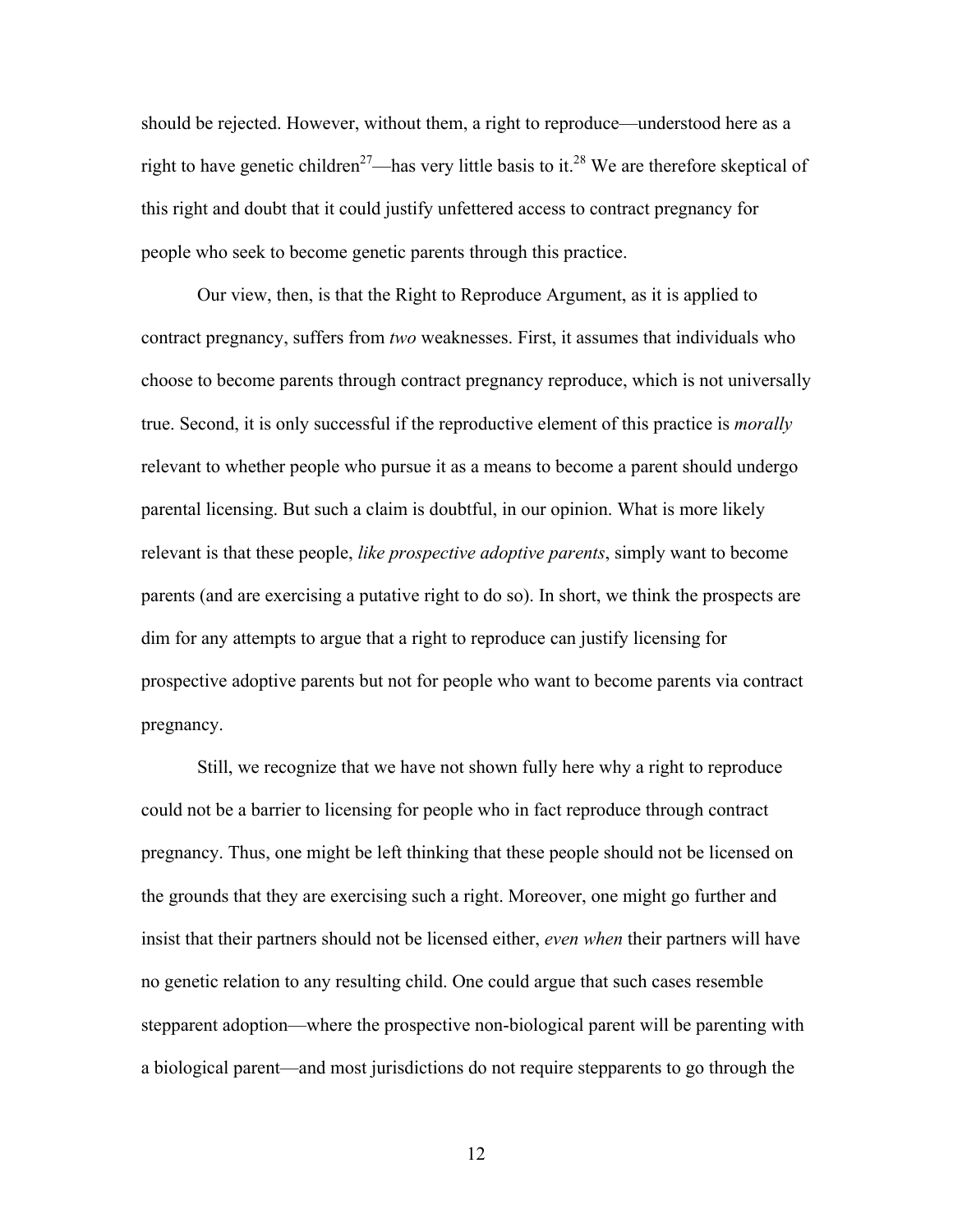rigours of a normal adoption to adopt their children. To respond to this objection, notice that this element of the status quo finds no support in the argument we are now considering, according to which the licensing of adoptive parents is appropriate because they do not exercise a right to reproduce. It follows from this argument that licensing *should* occur with stepparent adoptions—for after all, stepparents do not exercise a right to reproduce either when they seek to become parents of their partner's biological child. Thus, proponents of the Right to Reproduce Argument cannot appeal to the status quo to establish that where only one member of a commissioning couple reproduces through contract pregnancy, both members should be spared the trials of licensing.

To conclude this section, we have argued that the Right to Reproduce Argument cannot protect people from licensing who do not reproduce through contract pregnancy. Even more, the argument supports the inclusion of a licensing requirement for these individuals in any Hague convention on contract pregnancy. Consequently, our weak claim—that so long as adopted parents are licensed, some individuals who pursue contract pregnancy should also be licensed—is bolstered by this argument. But perhaps a different argument, one that focuses on the risk of harm to children, would lead to a different conclusion.

#### *(iii) The Harm to Children Argument I*

All children, whether adopted or not, are at risk of being harmed by bad parenting. This much is clear. But some assume that adopted children are at greater risk of harm from bad or incompetent parenting than are non-adopted children. According to this line of thought, licensing prospective adoptive parents is important because it reduces this risk.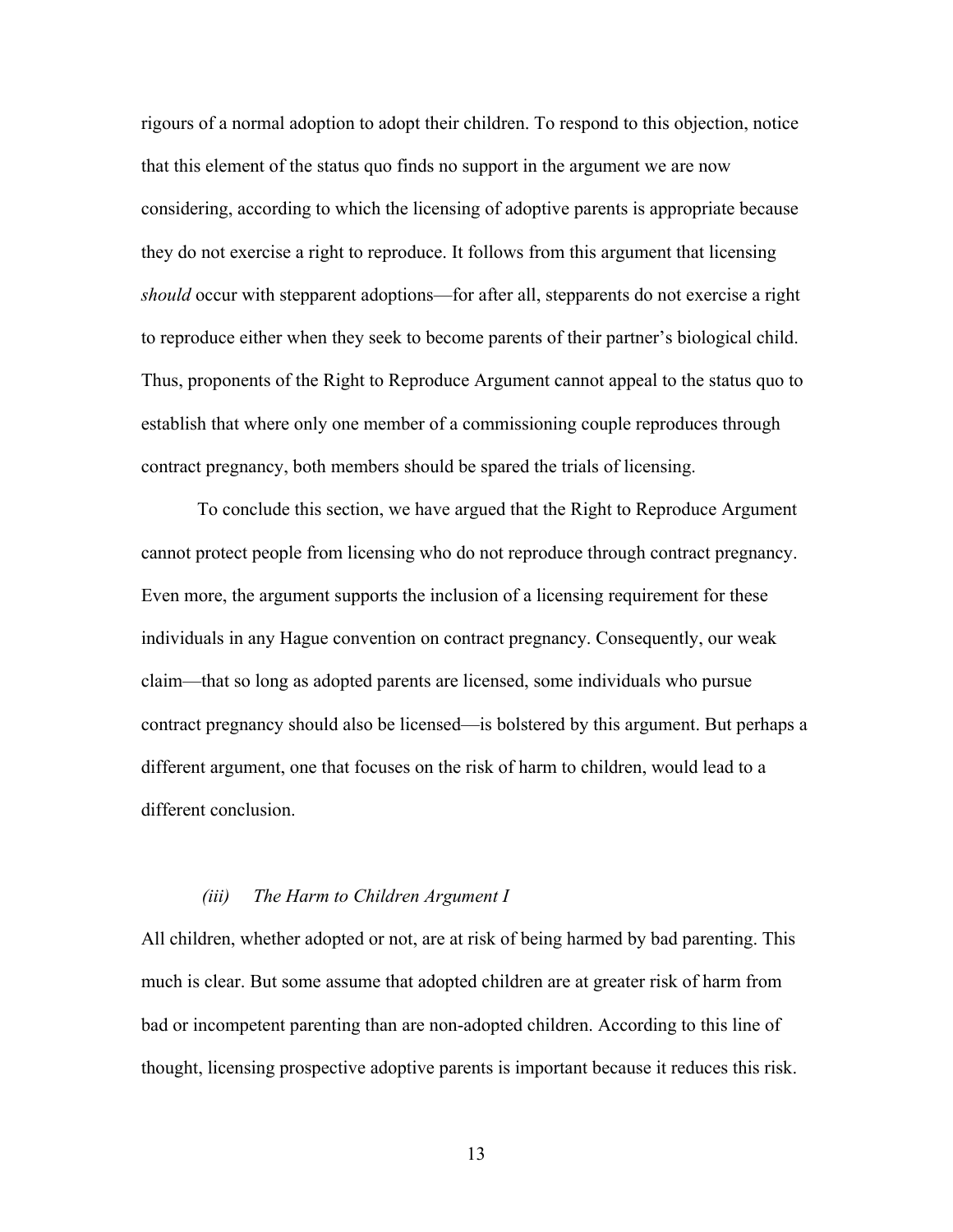On the other hand, licensing other prospective parents, including people who have children via contract pregnancy, is unnecessary. The reason is that the children of these parents are at no greater risk of harm than children born to "fertile parents", as Gamble puts it.

Two explanations are typically given for why the risk of harm from bad parenting is greater in the case of adoption. One explanation is that the lack of a biological connection between parent and child in an adoption increases the possibility of harm to the child. A different explanation rests on the following two claims: that many adopted children have what we call, perhaps misleadingly, "special needs", and that without ensuring that prospective adoptive parents have special training to meet these needs, the risk of bad parenting is heightened in this context. We focus on the first explanation in this section, and then turn our attention to the second explanation in the next section.

Why would the lack of a biological connection between parent and child increase the likelihood of abuse or neglect in the parent-child relationship? For some, the answer to this question is obvious: parents who are not biologically related to their children through genetics or gestation—have no "natural affection" for them and so are more likely to harm them.<sup>29</sup> In the past, we have given this view more attention than it probably deserves by indicating how little support it receives within the empirical literature on parental abuse and neglect (and also within literature on the effectiveness of parental licensing in reducing the risk for parental abuse or neglect by adoptive parents).<sup>30</sup> Here, let us simply add that empirical studies on bonding between mothers and their young children shows that bonding is just as strong for adoptive mothers as it is for so-called "natural mothers".<sup>31</sup>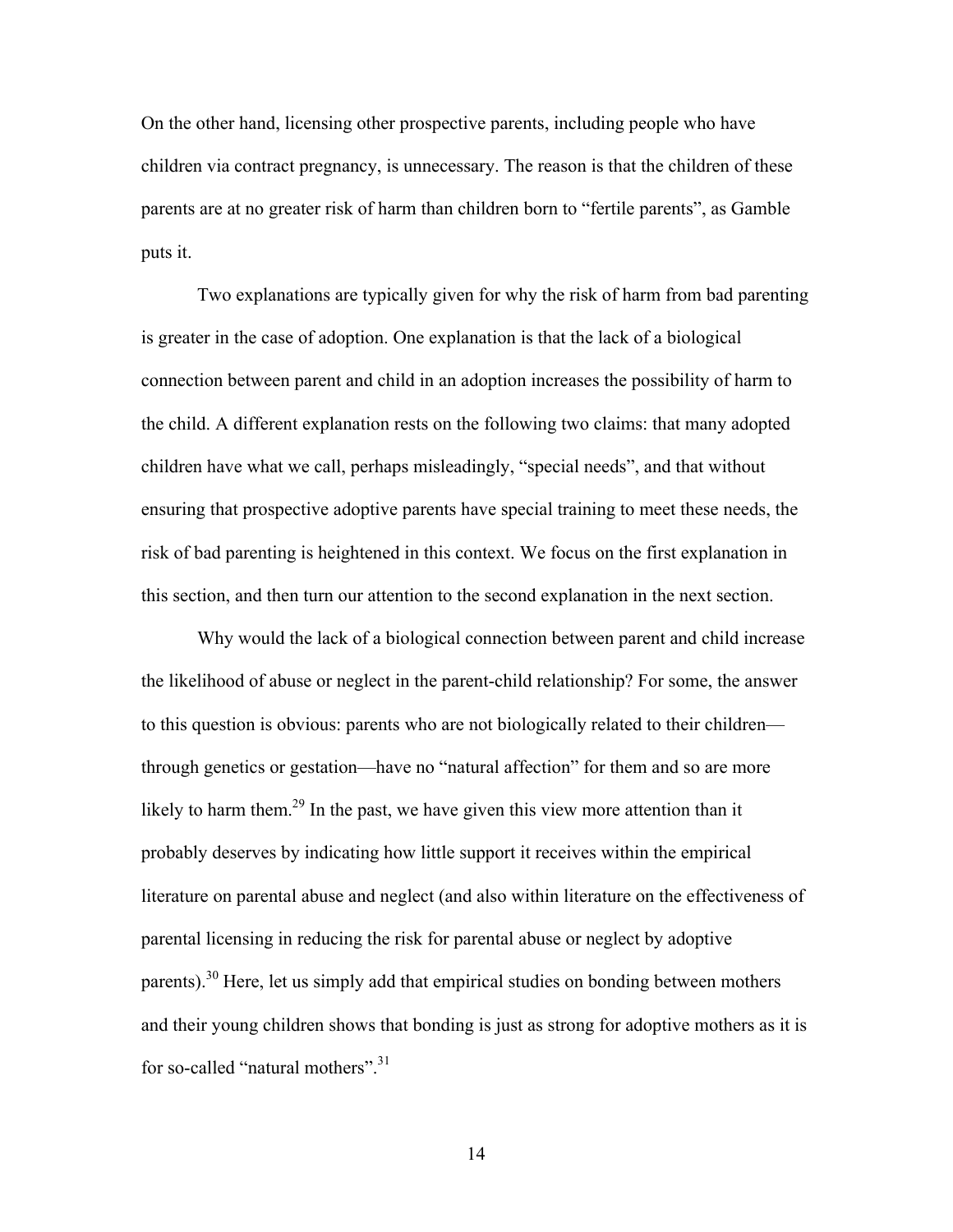Thus, an argument in favour of licensing adoptive parents that focuses on harm to children and a lack of biological relatedness is most likely empirically invalid. But more importantly for our purposes, even if a lack of biological relatedness increased the risk of harm to children from bad parenting, this fact could not show that licensing should always occur with adoption but should never occur with contract pregnancy. The reason, of course, is that some prospective parents who pursue contract pregnancy—namely those whose gametes are not used in this process—will themselves have no biological tie to any resulting child. According to the Harm to Children argument that focuses on biological relatedness (which we call the Harm to Children Argument I), these parents along with adoptive parents and other non-biological parents—*should* be subject to licensing.

In short, the Harm to Children Argument I is weak in general, and is especially weak when applied to contract pregnancy, given that children created this way often have no biological tie, of *any* kind, to one parent. Consequently, the lack of a biological connection cannot constitute a moral difference sufficient to distinguish these parents from adoptive parents where parental vetting is at issue. The problem, again, is that in important respects, many individuals who seek to become parents through contract pregnancy are in the same boat, biologically speaking, as prospective adoptive parents. Thus, even if we accept the Harm to Children Argument I—despite how little empirical support there is for it—we should insist that many individuals who pursue contract pregnancy should be licensed.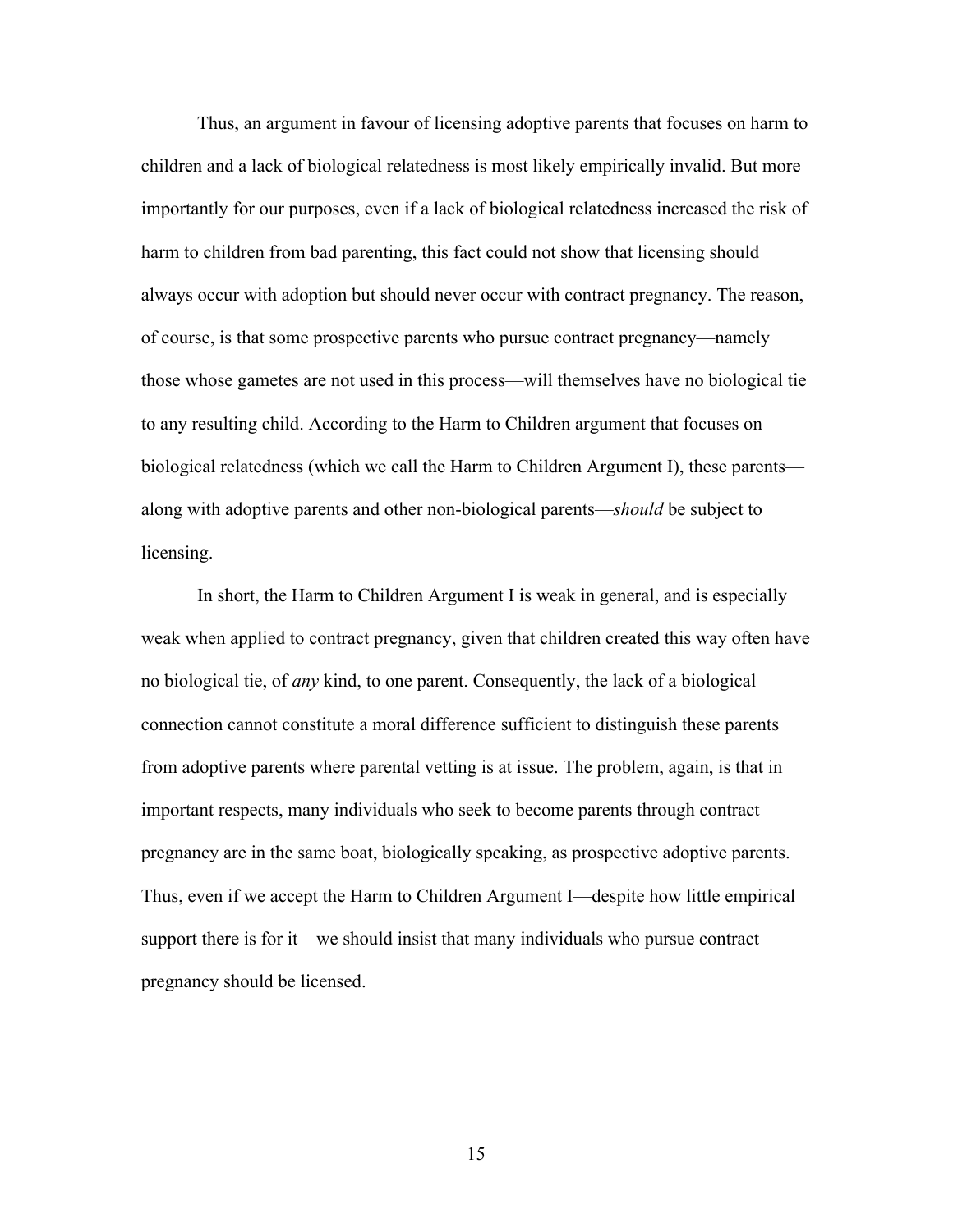We are not done with the Harm to Children Argument, however. For a different formulation of this argument exists, one that concerns neither biological relatedness nor biological reproduction, but the particular needs of particular children. We turn to it now.

# *3. Arguments that Do Not Concern Biological Reproduction*

The previous arguments against licensing individuals who pursue contract pregnancy as a way to become a parent have focused on the reproductive aspects of this practice, and have sought to distinguish contract pregnancy from adoption on the grounds that while the former involves biological reproduction, the latter does not. In response to these arguments, we have claimed that the presence or absence of biological reproduction cannot establish that licensing individuals who seek to become parents through contract pregnancy is never justified. But there are also arguments against parental licensing for people who pursue contract pregnancy that do not focus on the reproductive element of this practice. Arguments of this sort include the version of the Harm to Children Argument that focuses on the needs of adopted children and what we call the Transfer of Responsibility Argument.

# *(i) The Harm to Children Argument II*

An alternative argument based on harm to children that supports licensing prospective adoptive parents but not people who wish to become parents through contract pregnancy focuses not on the lack of a biological tie but rather on the allegedly special needs of adopted children and the harm that parents can cause if they are not competent to meet these needs. Again, this argument draws a contrast between adopted children and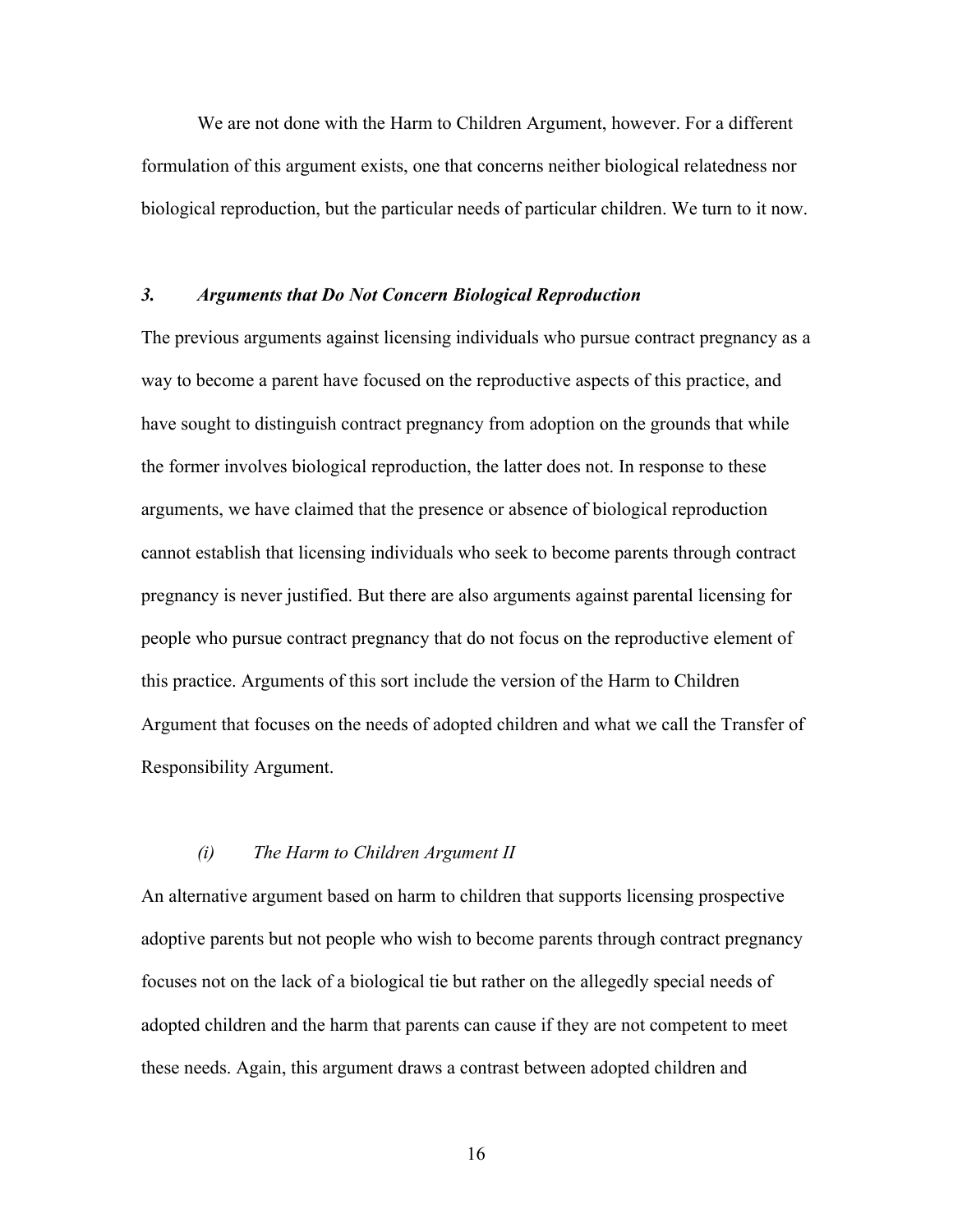children created via contract pregnancy: the former have special needs while the latter do not. It is the presence of such needs, according to the argument, that justifies parental licensing in the case of adoptive parents. We will call this the Harm to Children Argument II.

Before analyzing this argument, let us make three observations. First, if special needs are to do the work that the argument requires of them, then those needs must meet two conditions: (i) they must apply to many or all adopted children; and (ii) they must not apply to many or all children created through contract pregnancy. Otherwise, the argument will not be able to draw the necessary distinction between adoption and contract pregnancy.

Second, among the special needs that could exist among many or all adopted children are the following<sup>32</sup>: needs that arise because of "adversity in early childhood", such as abuse, neglect, abandonment, or other forms of deprivation or trauma<sup>33</sup>; and more controversially, the alleged need to know one's genetic relatives. This second type of need is usually justified in terms of damage to the identity formation of the child: not knowing one's genetic relatives supposedly means that one will not be able to answer "the pivotal question, 'Who am I'?"<sup>34</sup> The central claim in the Harm to Children Argument II is that adopted children often have one or both of these types of needs needs that put them at risk of harm from bad parenting—whereas children who are conceived via contract pregnancy lack these special needs or, alternatively, are less likely to be put at risk of harm by bad parenting even if they have these needs.

Third, as noted above, the term 'special needs' may be somewhat misleading.<sup>35</sup> This term is usually understood narrowly to include only those needs that are associated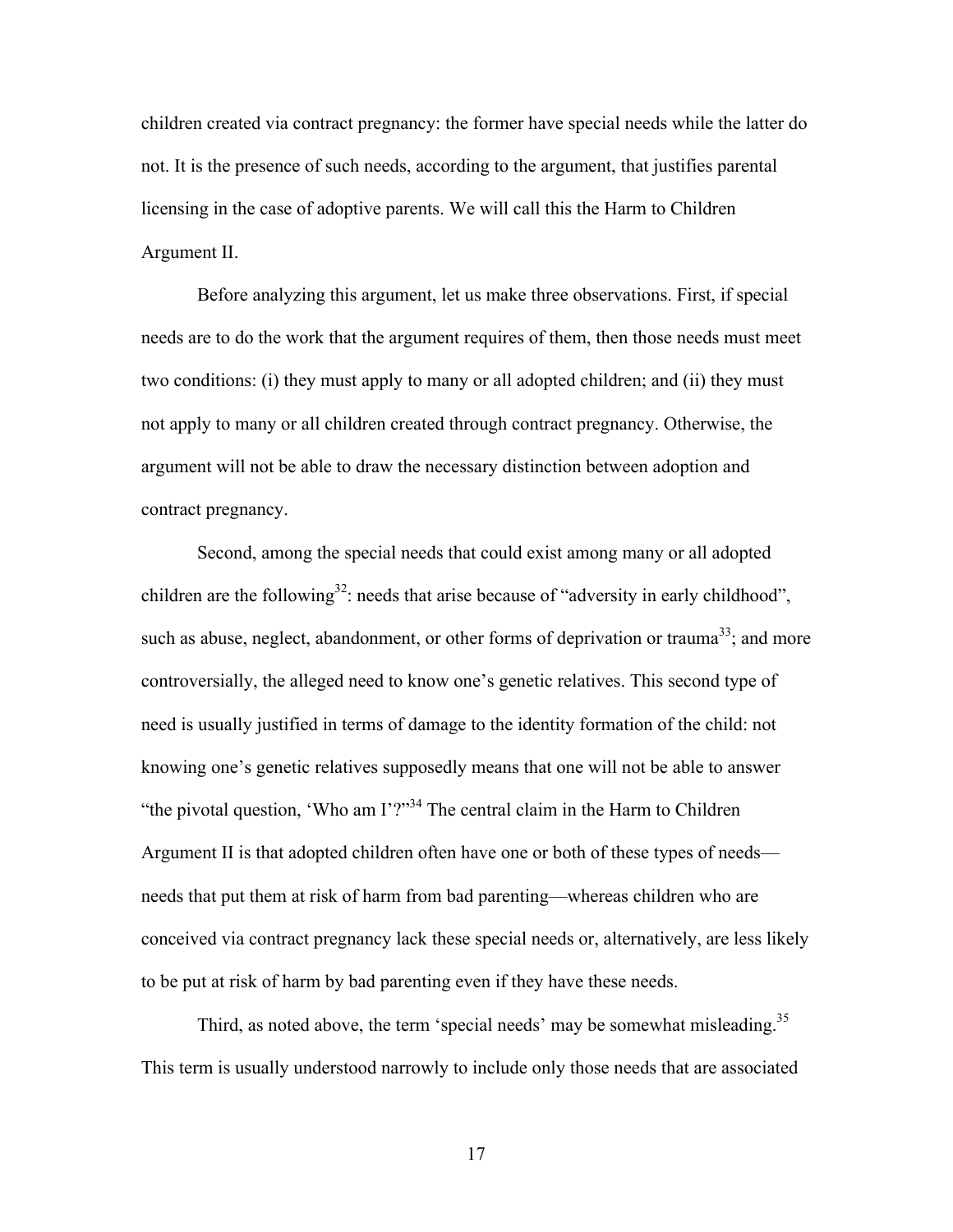with significant behavioural, physical, social, or emotional problems. But it could also be understood broadly to include any need that is unique or special to a particular individual or group of individuals. (Thus, the need that somebody with significant mobility issues has for a power wheelchair counts as a special need in the narrow sense, while a Muslim's need for halal meat counts as a special need in the broad sense.) Here, we use both senses of the term 'special needs'. For example, we, and others, invoke the narrow sense when referring to psychological and emotional needs among adopted children that arise because of adversity in early life. But we invoke the broad sense when characterizing the alleged need to know one's genetic relatives as a "special need". Children who possess the latter sort of need do not necessarily have behavourial or emotional problems. Still, the thought is that they may develop such problems if this need goes unmet; that is, they may acquire special needs in the narrow sense. Hence, regardless of whether one is talking about the need to know genetic relatives or needs associated with early adversity, claims about adopted children having these needs appeal to a narrow understanding of special needs. They suggest that these children have significant behavioural or emotional problems *or* are at serious risk of developing such problems (and these claims contribute, as a result, to the stigmatization of these children). We have chosen the language of "special needs" in part because it allows us to convey this fact.

Let us return now to the argument that adopted children have special needs that children created by contract pregnancy lack, and that this alleged fact explains why adoptive parents, and adoptive parents alone, should be licensed. There are at least two ways to criticize this argument. First, one could challenge the claim that special needs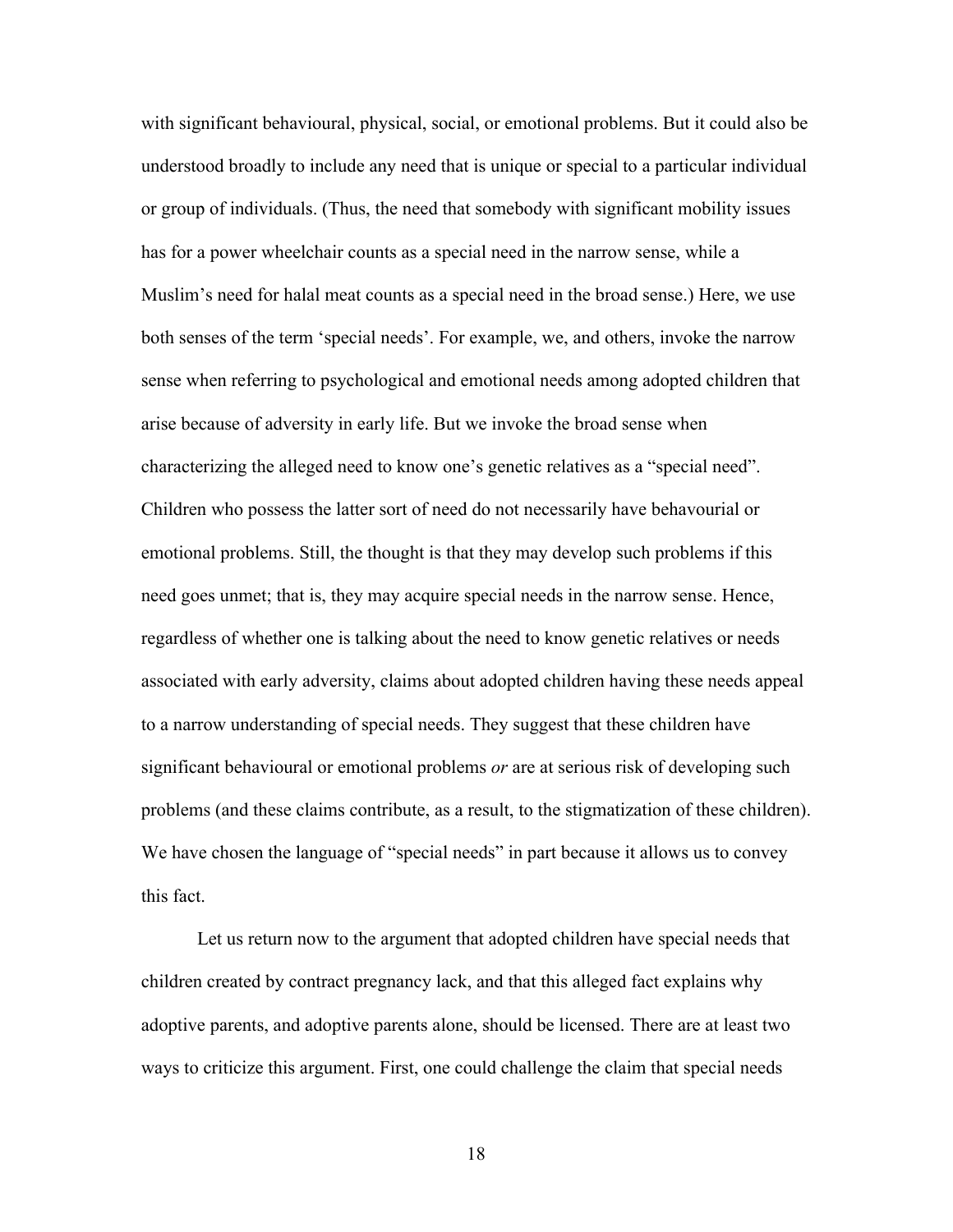exist among adopted children but not among children created via contract pregnancy (if indeed adopted children are properly characterized as having special needs at all). And second, one could argue that the presence of special needs cannot be what explains why adoptive parents are subject to parental licensing. We pursue both strategies here.

Let us begin with the claim that adopted children are unique in having special needs compared to children who are born via contract pregnancy. The first point to consider is whether adopted children do indeed have special needs. Many people would probably say that they do (i.e., have special needs in the narrow sense), on the grounds that these children tend to exhibit more behavioural or emotional problems than children who are not adopted. However, research on the psychological well-being of adopted children simply does not support this view. Instead, it shows that "[t]he vast majority of children who are adopted are well within the normal range of well-being and show behavioural patterns that are similar to their non-adopted peers".<sup>36</sup> Thus, assuming that non-adopted children are, on average, well adjusted psychologically, the same is true of adopted children.

This research does not, however, rule out the possibility that many adopted children have special needs *at the time of their adoption*. Many of them may have special needs at that time, for example, because of adversity they have faced up to that point, needs that in most cases disappear sometime after they are adopted. Their immersion in a family that has been selected for them might counteract the effects of their early experiences. Indeed, a recent review of studies indicates that many children make a "remarkable recovery" from early adversity when they are adopted.<sup>37</sup> In addition, even if adopted children always have a special need for some sort of connection to biological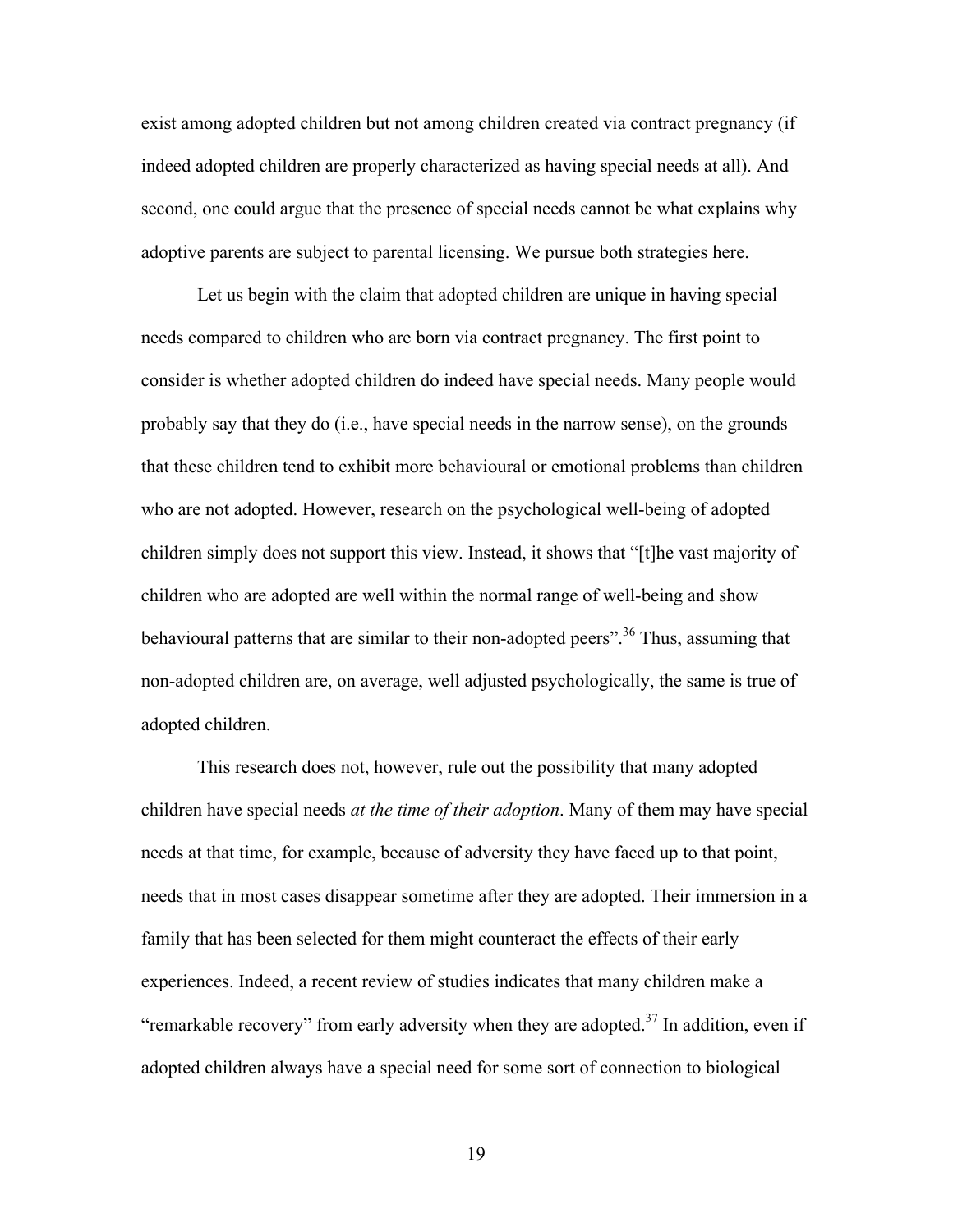family, this need could be met in most adoptions because of the relatively recent openness with adoption (i.e., openness to children knowing of or having contact with their birth family). In sum, although it is important to emphasize that the "vast majority" of adopted children do just fine, this fact may have more to do with the support they get from their adoptive families than with the absence of special needs among them before they are adopted.

The second point we want to make is that to the extent that a need for information about genetic relatives is genuine, this need exists among many children who are born as a result of a contract pregnancy and is therefore not restricted to adopted children. When children are created through contract pregnancies that involve the use of donor gametes, they too are at risk of estrangement from their genetic relatives (a risk that is surely heightened with international contract pregnancy and among children who were created using both donor sperm and donor oocytes). This consideration counts against the following claims: (i) that prospective adoptive parents need to be vetted to ensure that they have the ability to parent children who will not be raised by their biological family, although the same is not true of parents of children created through contract pregnancy<sup>38</sup>; and (ii) that adopted children are alone in having special needs compared to children created through contract pregnancy.

As noted above, the view that children have special needs as a result of not knowing their genetic relatives is controversial. This view raises a host of questions, not the least of which is how much information about genetic relatives is necessary in order to overcome or mitigate those special needs. Are basic autobiographical details enough?<sup>39</sup> Is a whole life story necessary? Would the child have to have ongoing, face-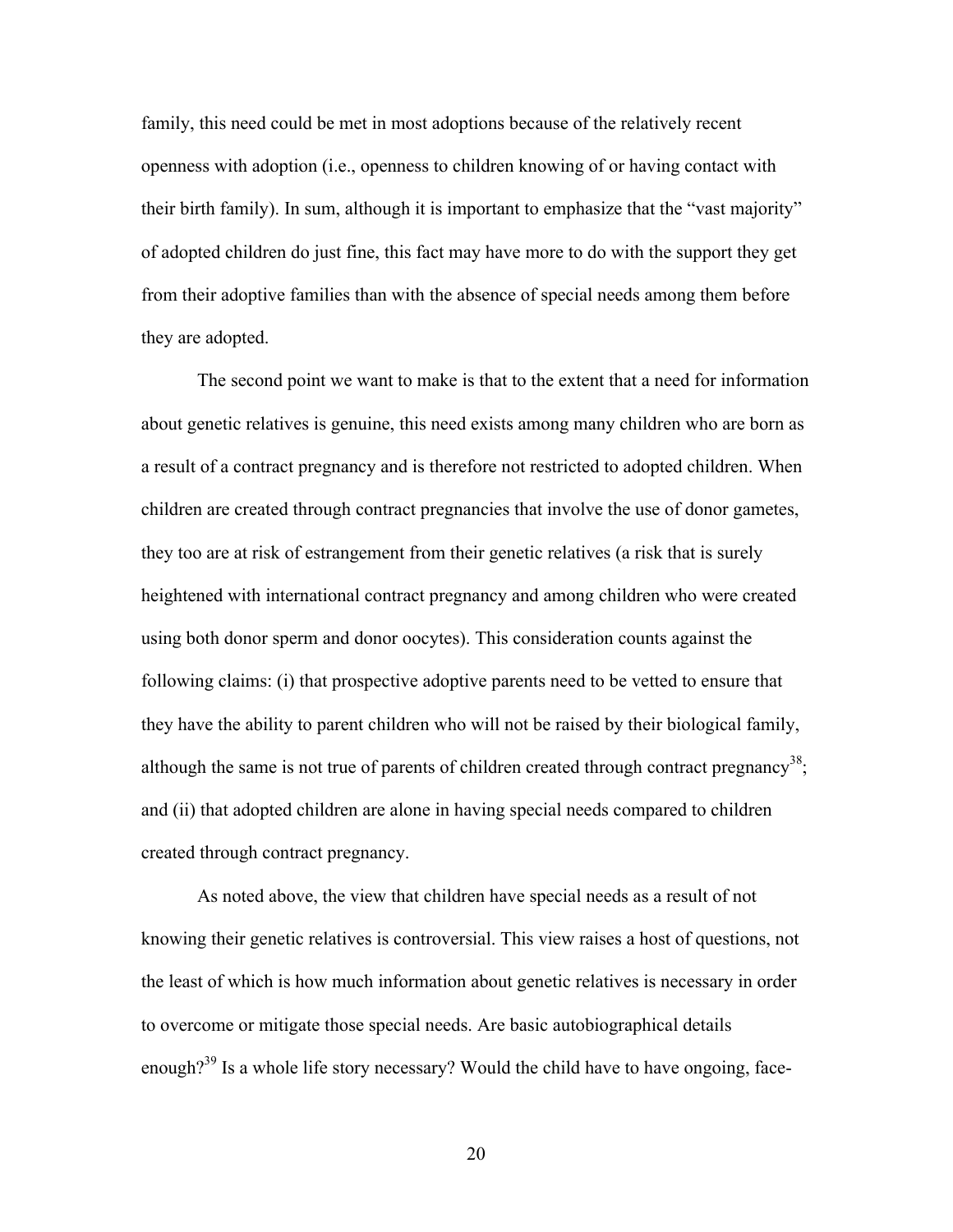to-face contact with biological relatives to form a healthy identity?<sup>40</sup> The more information that one deems necessary, the less convincing one's theory about identity formation will be, because it will contradict the empirical evidence about how welladjusted adopted children tend to be. For example, many of these well-adjusted children, including those in open adoptions, lack face-to-face contact with biological family, and surely most have only partial stories about who their genetic relatives are or were.<sup>41</sup>

Adopted children could be unique after all in having special needs compared to children who are born through contract pregnancy if it turns out to be false that knowledge of one's genetic relatives is important for one's well-being. In that case, adopted children would likely be alone in having special needs associated with adversity in early life. On the other hand, it is important to consider whether children born through contract pregnancy might have special needs that adopted children lack. Some say that many of these children are at risk of being perceived and of perceiving themselves as products of the exploitation of poor and vulnerable women.<sup>42</sup> Alternatively, they could be at risk of harm simply from knowing that a woman gestated and gave birth to them for money and then promptly gave them up.

Thus, it is at best unclear whether parental licensing could be warranted for adoption but not for contract pregnancy on the grounds that adoption alone involves parenting children with special needs. We have spent considerable effort showing this much because—in our experience as adoptive parents—it is common for people to express the view that adopted children have special needs and are difficult to parent for this reason, while assuming the opposite about non-adopted children.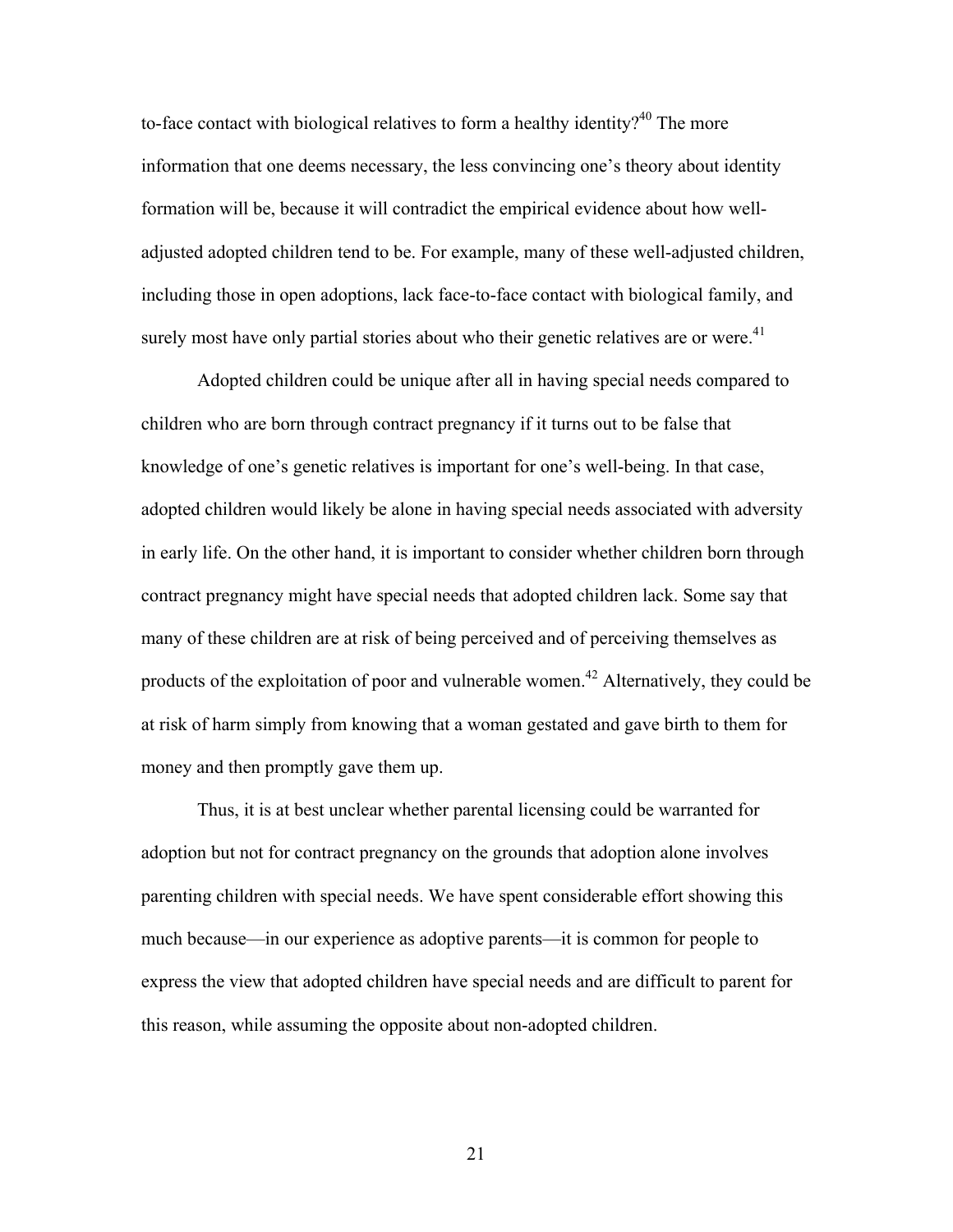Let us turn now to the claim that the presence of special needs explains why adoptive parents are subject to parental licensing in the first place. This proposition is doubtful simply because many children who are raised by their biological parents themselves have special needs (i.e., those associated with significant behavioural, emotional or other problems) and yet their parents are not subject to licensing. Thus, in our view, a concern about meeting special needs could not be what motivates the current system of licensing.<sup>43</sup> The Harm to Children Argument II therefore fails to justify the claim that there should be licensing for adoption but not for contract pregnancy. Let us now evaluate one final argument in favour of this position.

# *(ii) The Transfer of Responsibility Argument*

A different argument in support of licensing for prospective parents who pursue adoption, but not for those who choose contract pregnancy, focuses on parental responsibility. The argument rests on two distinct claims: first, that there is a fundamental difference between the way in which parental responsibility is acquired in the case of adoption, compared to contract pregnancy and other forms of reproduction; and second, that this difference implies that only adoptive parents should be subject to parental licensing. The animating idea, in brief, is this. Before an adoption occurs there exists a child for whom someone—the state or an actual person—is responsible. During an adoption, this responsibility is transferred to someone else, namely the child's adoptive parent(s). The reason why parental licensing is required in the case of adoption is to ensure that this transfer occurs in a morally serious manner, something that can happen only if the party or parties relinquishing responsibility for the child can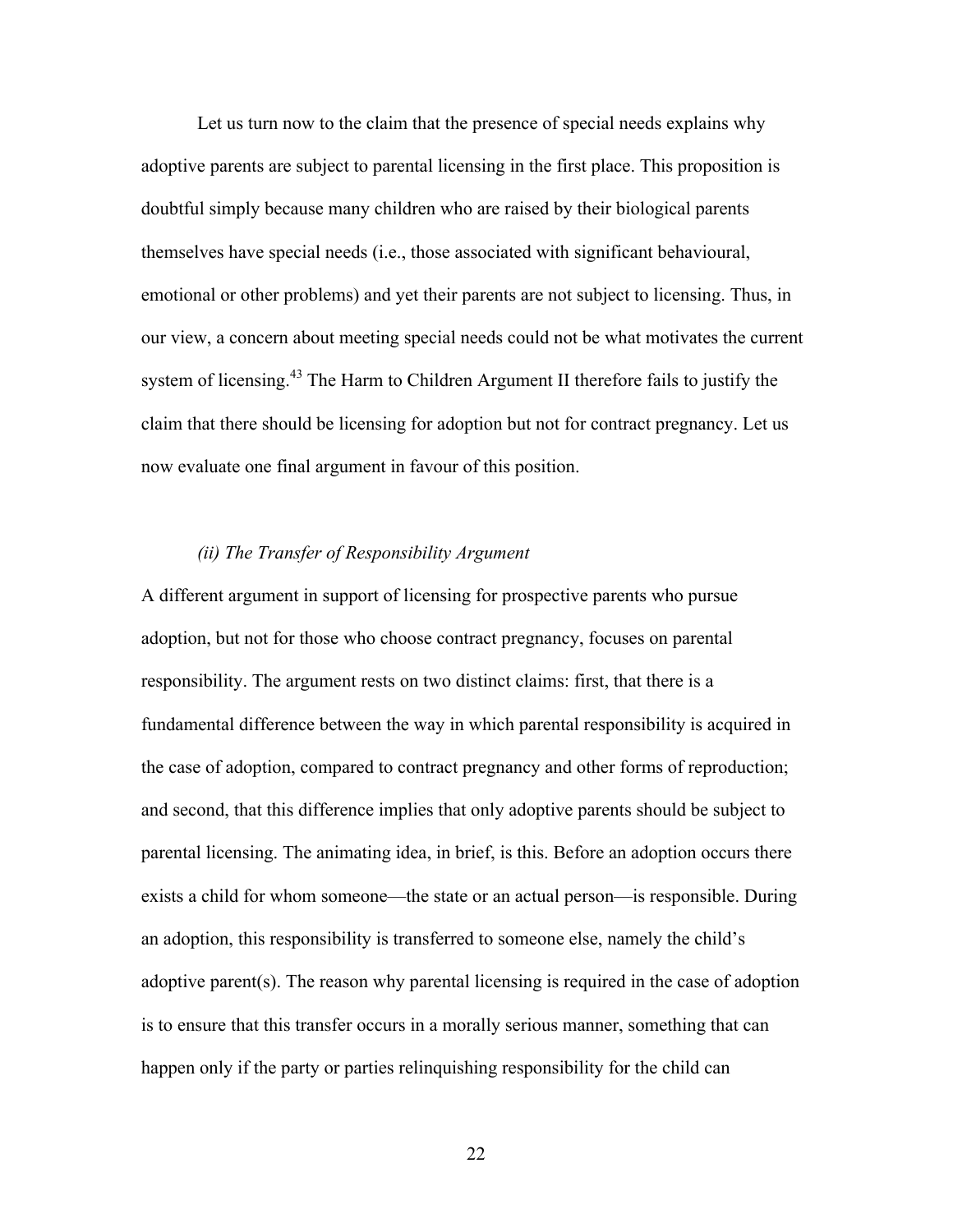reasonably expect that the child's future will be good (or at least good enough). Licensing provides such assurance to the child's pre-adoptive guardians and is justified for this reason. We call this the Transfer of Responsibility argument.<sup>44</sup>

Although this argument is deployed primarily to support the status quo on parental licensing, it can also be used to argue that no licensing should occur specifically in the context of contract pregnancy. Such reasoning would proceed as follows. Prior to the formation of a pregnancy contract there is no child for whom someone is responsible. Indeed, only after the contract has been performed does a child exist. Consequently, the idea that there is a transfer of responsibility for a child with contract pregnancy must be rejected, and with it the idea that there should be licensing for people who pursue this practice.

To respond, we think that the Transfer of Responsibility Argument is invalid: the presence or absence of a transfer of responsibility for a child cannot be what justifies the status quo on parental licensing, nor can it support the claim that licensing should never occur in the context of contract pregnancy.<sup>45</sup> We hold his view for the following reason: if *transfers* of parental responsibility demand a level of moral seriousness that justifies a parental licensing requirement, then surely *acquisitions* of parental responsibility ought to be treated in a similarly serious manner. But given that in a contract pregnancy, the commissioning couple clearly acquires parental responsibility for a child (i.e., the child who is gestated by the contract pregnant woman), it stands to reason that such individuals should be licensed if the normative principle underlying the Transfer of Responsibility Argument—the principle about moral seriousness—is true. In short, if we accept this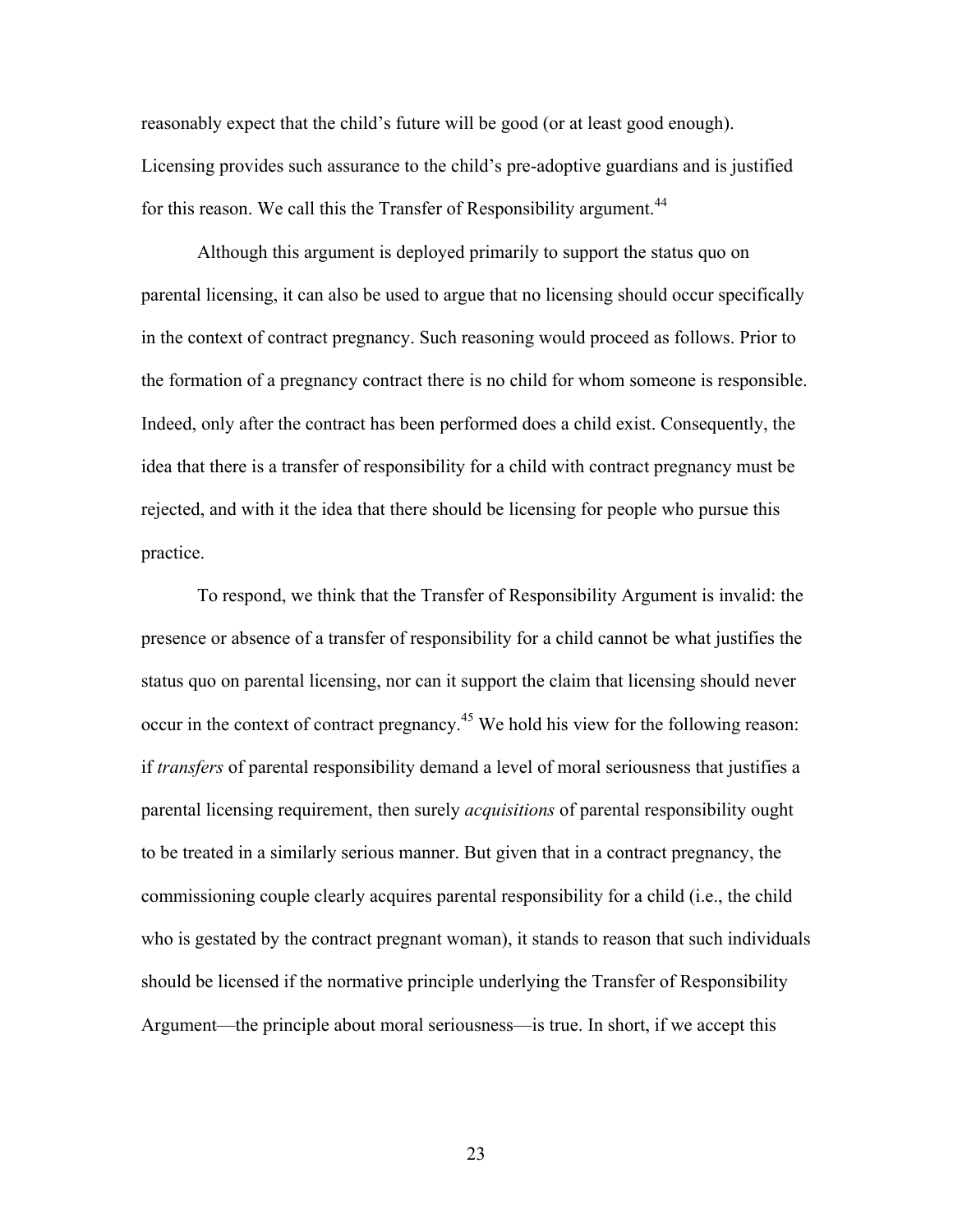principle, and regardless of whether contract pregnancy involves a transfer of parental responsibility, we should agree that there should be parental licensing in this context.

But let us focus here not on the validity (or structure) of the Transfer of Responsibility Argument, but rather on what it suggests about contract pregnancy: namely, that this practice involves no transfer of responsibility. We reject this claim. Indeed, we contend that a transfer of responsibility does occur with contract pregnancy: the contract pregnant woman transfers some responsibility for the child to whom she gives birth to the commissioning couple.<sup>46</sup> Thus, again, if one agrees that licensing adoptive parents is justified because it ensures that responsibility for a child is transferred properly, then one ought to accept that the prospective parents of any child created through contract pregnancy should be licensed.

Two aspects of this issue deserve further comment, however. The first concerns an apparent asymmetry between adoption and contract pregnancy that would justify the imposition of a licensing requirement on adoptive parents alone. The second concerns the role of the state in imposing this requirement. Turning to the first point, notice that in discussing adoption, we used the term '*parental* responsibility.' And one might object that in cases of contract pregnancy, this is precisely what is missing: the contract pregnant woman, whatever else her relation to the child she gestates, is not the child's parent; she is (merely) a "gestator." Thus, even if something is transferred from her to the child's intentional parents, it is not *parental responsibility* that is transferred, and the analogy breaks down.

To respond to this argument, it is worth stating to begin with that parental responsibility might be *precisely* what is transferred in such cases. Given the murkiness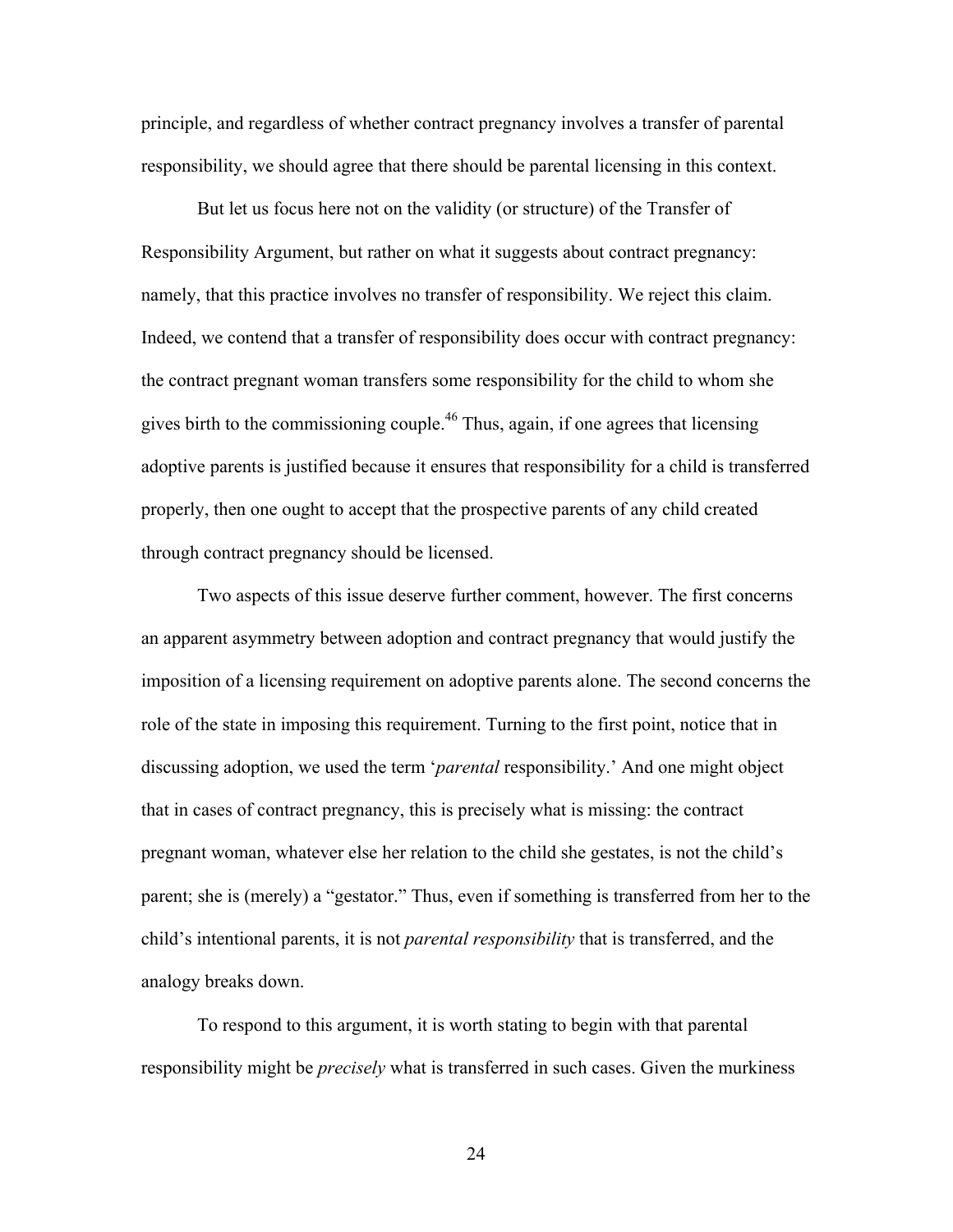of the moral waters here, it is difficult to conclude that the contract pregnant woman is not a parent to the child she gestates and therefore could not transfer parental responsibility for this child to the commissioning couple. Gestation *could* ground parenthood<sup>47</sup>; and if it does so, then a child that a woman gestates for others is partly *her* child, regardless of whether she is genetically related to the child.

But set this issue about gestation and parenthood aside. The more important consideration, in our view, is the following. Even if the responsibility the contract pregnant woman has toward the future child she gestates is not properly characterized as *parental*, she nevertheless has at least some care-taking responsibility for this child during the pregnancy, a responsibility that she transfers to other people once the child is born. Broadly speaking, her responsibility extends to the physical well-being of the future child (e.g., to its nourishment and physical safety), while the commissioning couple has responsibility throughout for other aspects of the child's well-being (including those that concern the child's future well-being, such as where s/he will live, how s/he will be educated, etc.). In addition, if nothing else, the contract pregnant woman's responsibility should give rise to an interest in her to ensure that the individuals who will parent the child she gestates will love and care for that child. Assuming all of that is true, in the context of contract pregnancy, there *is* a transfer of responsibility—more specifically, for a future child's physical well-being—and the person from whom the responsibility is transferred has an interest in knowing that this child's prospective parents will be good ones. It follows, according to the Transfer of Responsibility Argument, that there should be parental licensing in this context.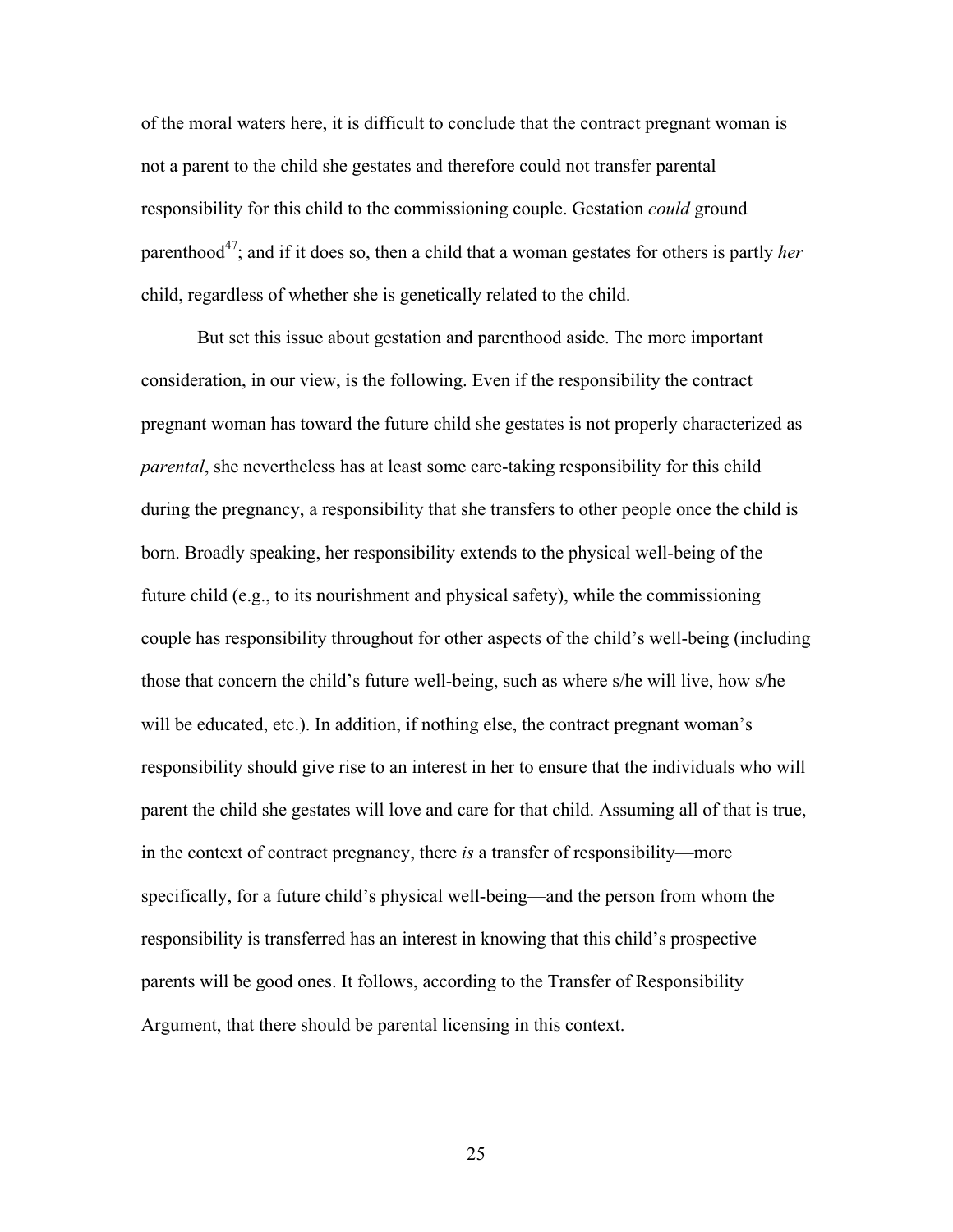One could still offer the following counter-response, however: rather than being transferred between the different parties, the responsibility of the contract pregnant woman might simply be delegated to her by the commissioning couple when she conceives and gestates "their child". And if that were true, then the commissioning couple would retain all responsibility for the future child during the pregnancy, while having the pregnant woman carry out some of this responsibility. In short, according to this counter-response, because no responsibility of any kind is *transferred* from the commissioning couple to the contract pregnant woman—responsibility is merely delegated—it follows from the Transfer of Responsibility Argument that parental licensing for commissioning couples is unjustified.<sup>48</sup>

We reject the above characterization, however, because we believe that the only person who could, or should, have ultimate responsibility for the physical well-being of a future child in pregnancy is the pregnant woman herself. The reason is that others could only exercise this responsibility by confining or controlling the pregnant woman to a degree that would violate her autonomy or undermine her dignity. To illustrate, compare the relationship between the contract pregnant woman and the commissioning couple to the relationship between a set of parents and a babysitter who agrees to care for their child for an evening (or a weekend, or a week). If the parents were to learn that the babysitter was ignoring his duties, or was performing those duties in a negligent fashion, they could remedy the situation by removing the child from the babysitter's care, terminating the agreement, and sending the babysitter home. Ultimate responsibility for the child would remain with the parents throughout.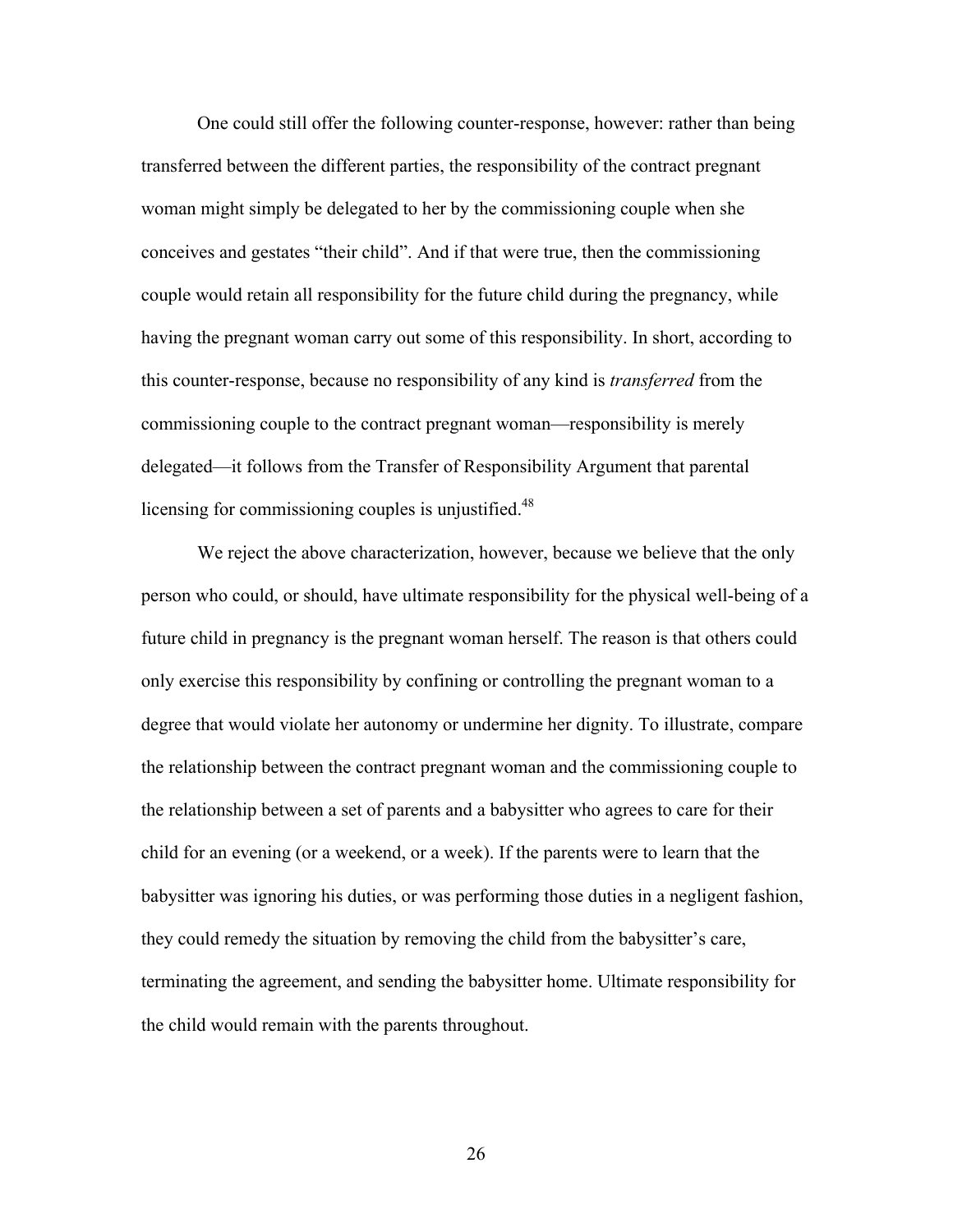But the case of a contract pregnant woman seems very different. To see why, suppose the following: that the commissioning couple does retain ultimate responsibility for the future child's physical well-being and merely delegates this responsibility to the contract pregnant woman in accordance with the terms of the pregnancy contract; that the commissioning couple learns that the contract pregnant woman is not meeting the terms of the contract—because, for example, she is eating poorly; and that she cannot be persuaded to do otherwise. In such a situation, it seems that the only recourse available to the commissioning couple would be to limit the freedom of the contract pregnant woman severely, and in the case of her not eating properly, to coerce her to eat or even forcefeed her. But such action, it seems to us, fails to respect her autonomy and dignity. If, in other words, the commissioning couple did retain ultimate responsibility for the future child's physical well-being, then they would be permitted—indeed obligated—to do the impermissible. And this suggests that in order for the pregnancy contract to be valid, the contract pregnant woman *must* have ultimate responsibility for the physical well-being of the future child for the duration of the contract. The commissioning couple cannot have this responsibility—which is not to say that they could not be parents to the child, given that it is possible to be a parent without having or exercising parental responsibility (as is the case for parents who have lost custody of their child).

To be clear, the argument here is not that all pregnancy contracts are morally suspect because they inevitably compromise the dignity or autonomy of the contract pregnant woman. To the contrary, we accept that in the absence of coercion or exploitation a woman could freely enter into a valid pregnancy contract. Rather, the argument is that a pregnancy contract could be valid only if the contract pregnant woman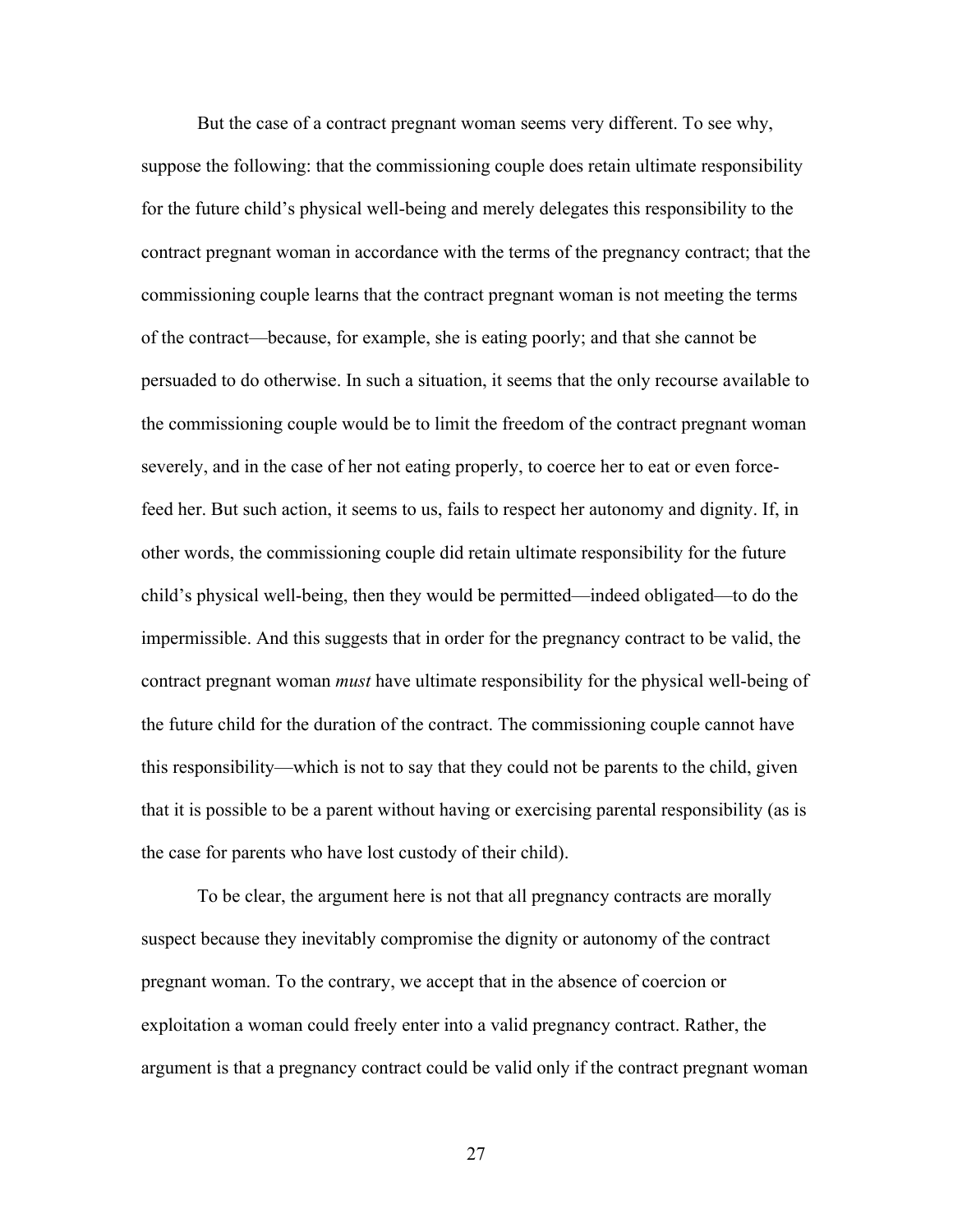assumes some ultimate responsibility for the future child, responsibility that she subsequently transfers to the commissioning couple.

A second aspect of the Transfer of Responsibility Argument concerns the role of the state and the reasons *it* has for imposing a licensing requirement on prospective parents. In the case of adoptions, the state is clearly involved in the process by which responsibility for the child is transferred from one party to another. The state may actively assume responsibility for the child and then transfer that responsibility to somebody else, as is the case with public domestic adoptions; or the state may oversee the transfer of the child from one responsible party to another and approve it by issuing various legal documents, such as visas or citizenship certificates in the case of international adoptions. In other words, it may be the *state's* involvement in the transfer of responsibility that justifies *it* in imposing a licensing requirement on prospective adoptive parents. If, however, the state has no involvement in overseeing contract pregnancies, then an important difference may exist between any obligations it incurs in connection with contract pregnancy and its obligations with respect to adoption.

We would resist this argument, however, on the grounds that the state *is* involved in the transfer of the care of a child who is created through contract pregnancy, especially in the international variety of this practice. Through the operation of its legal mechanisms, the state grants parental rights to the commissioning couple and, in the case of international contract pregnancy, statehood to the child.<sup>49</sup> Because such actions are normatively significant, both for the child and for the child's parents, they ought to occur in a morally serious manner, which is precisely what parental vetting seeks to ensure according to the Transfer of Responsibility Argument.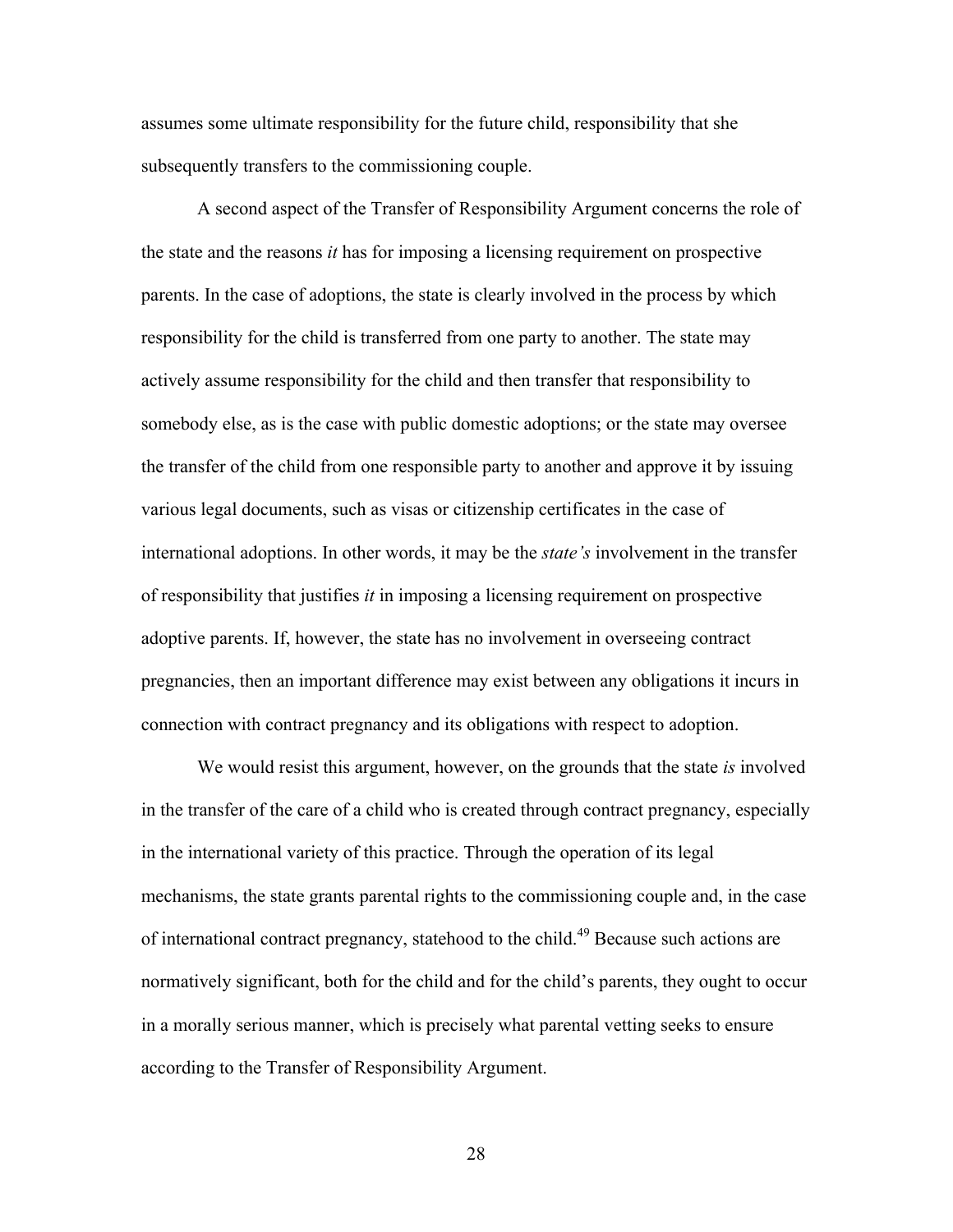In short, it is hard to see a moral difference between adoption and contract pregnancy when it comes to the transfer of responsibility for a child. In both cases, there is an individual who has some, if not all, responsibility for the well-being of a child, and who relinquishes this responsibility to somebody else who assumes parental responsibility for him or her. And in both cases, the state is involved in this transfer of responsibility. Consequently, if parental licensing is justified in the case of adoption on the grounds outlined in the Transfer of Responsibility Argument, then it must be justified in the case of contract pregnancy as well. The same considerations apply to both practices.

Many people find the Transfer of Responsibility Argument compelling.<sup>50</sup> But to reiterate, we are not among them. In our view, the moral principle underlying this argument is not a narrow principle involving *transfers* of responsibility, but rather the broader principle that *acquisitions* of parental responsibility must be undertaken in a morally serious manner. Thus, even if our remarks concerning transfers of responsibility in the context of contract pregnancy are misguided, the Transfer of Responsibility Argument would still fail to block a parental vetting requirement for individuals who seek to become parents through contract pregnancy.

# *IV. Conclusion*

To conclude, we have presented what we take to be the best arguments one could give for why a parental licensing requirement should be absent from a Hague convention on international contract pregnancy, despite the fact that such a requirement appears in the Convention on Adoption. Moreover, we take ourselves to have shown that none of these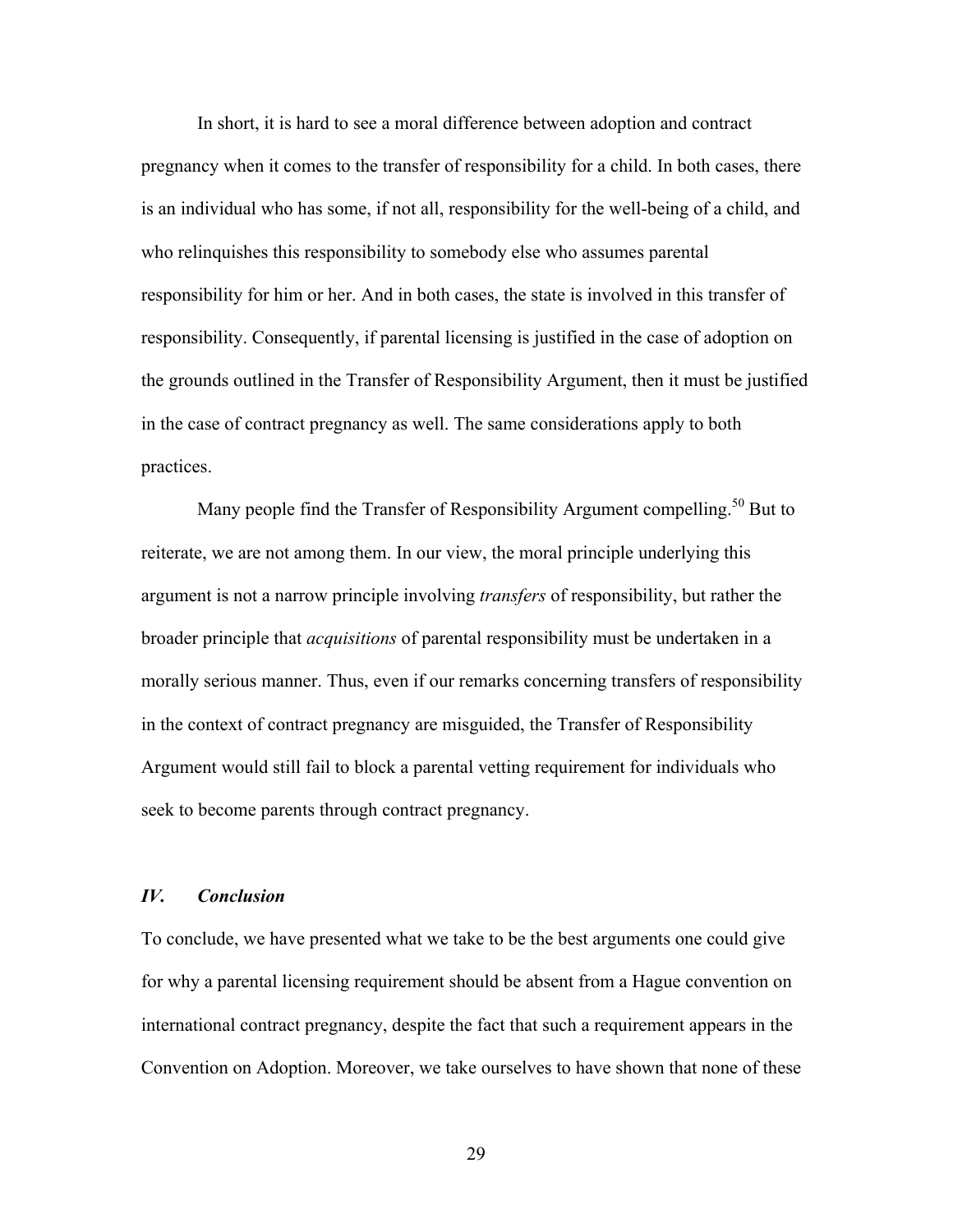arguments succeeds. While our analysis of many of them indicates that all prospective parents in contract pregnancy arrangements should be subject to some sort of licensing requirement so long as prospective adoptive parents are subject to the same, our assessment here of some of these arguments, however—in particular, the Right to Reproduce Argument—showed only that prospective parents who do not *reproduce*  through contract pregnancy should have to undergo licensing. A (so-called) right to reproduce could protect any other prospective parents from having to do the same. Thus, we have proven only the weak claim that *some* individuals who pursue contract pregnancy should be licensed, again so long as adoptive parents are licensed. Our general conclusion with respect to the Hague Conference is therefore as follows: to be ethically consistent with the Convention on Adoption, any convention on international contract pregnancy should include an article that requires the receiving country to determine that at least *some* of the prospective parents of children born through contract pregnancy will most likely fulfill these children's needs.

Notice, however, that the weak claim that some individuals who pursue contract pregnancy should be licensed may bleed into the stronger claim that all or most of these individuals should be licensed. Once one endorses the first claim, in other words, one may have to accept the second as well. Whether that is true may depend, moreover, on how one understands parental licensing. For example, if one has in mind a traditional home study—which involves an intimate look at one's household, financial status, relationships with others, *etcetera*—then it may simply be impractical to license one prospective parent (i.e., the one who will not be genetically related to any resulting child), but not the other. In that case, one should license both (or neither, although in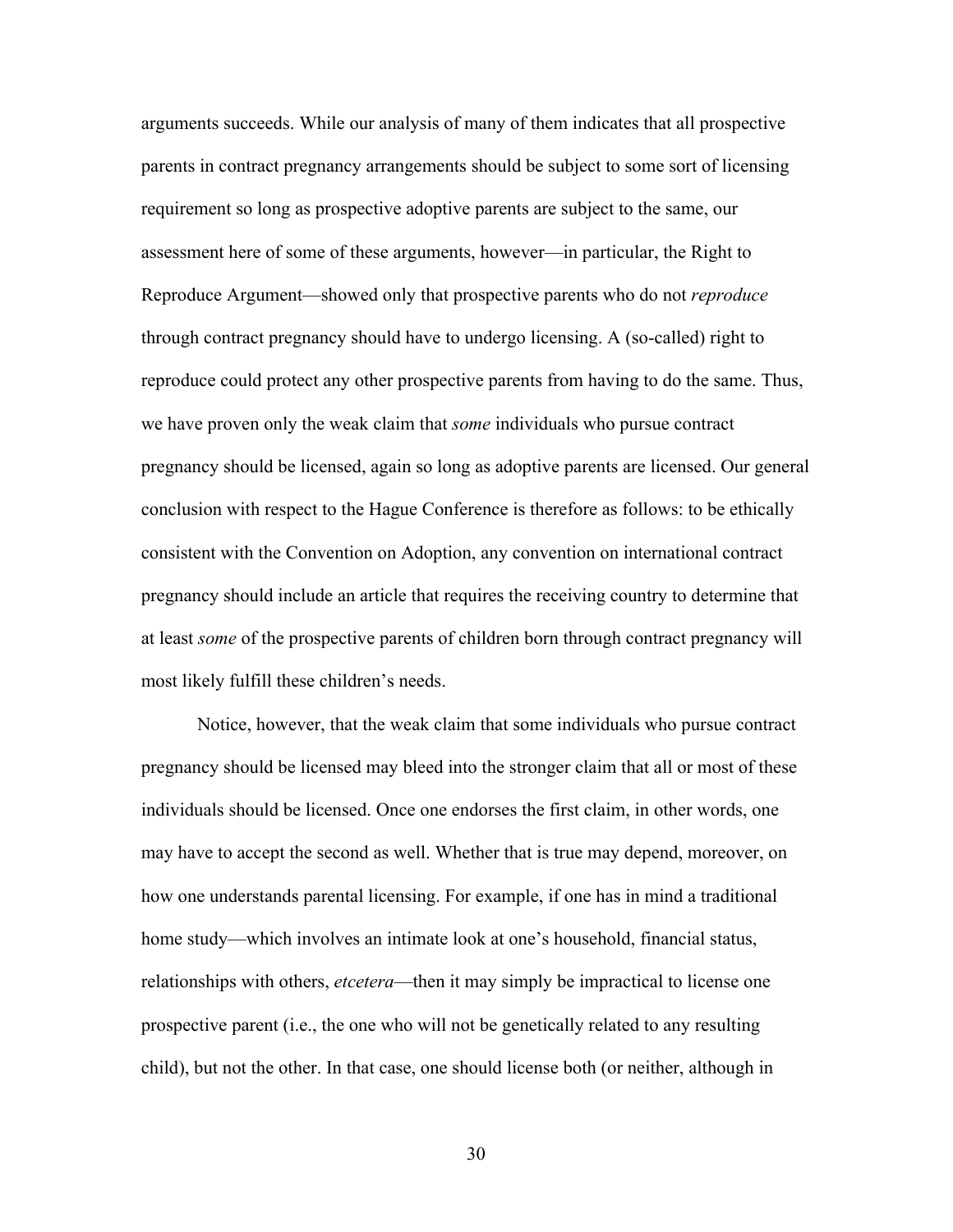licensing neither, one may show insufficient concern for children's well-being<sup>51</sup>). But if one thinks that licensing should simply involve a mandatory parenting course for example, then one member of a couple could probably be licensed on his or her own. In short, considerations about what is feasible and about what form parental licensing should take will shape what the Hague Conference could do around parental licensing for contract pregnancy. We have not discussed these matters here, but rather have shown simply that there are no good *moral* reasons (as opposed to purely practical reasons) for excluding a licensing requirement from a Hague convention on contract pregnancy while maintaining the current requirement in the Hague Convention on Adoption. Ethical consistency demands that the former convention impose some kind of licensing on some prospective parents who pursue international contract pregnancy.

Lastly, there must be other ways in which the two conventions would have to resemble one another in order to be ethically consistent with one another, and we discuss some of these elsewhere.<sup>52</sup> In this paper, we have focused only on the issue of parental licensing. Beyond what it recommends on this subject, however, this paper has implications for the larger project of ensuring that no ethical inconsistencies exist between the two documents. Our discussion reveals that one commonly cited difference between contract pregnancy and adoption—that the one involves biological reproduction while the other does not—is less significant than many commentators assume it is. $^{53}$ Even though biological reproduction occurs with contract pregnancy, the parents of children born in this way do not necessarily have a genetic tie to them, did not give birth to them, and in arranging to have those children conceived, do not always exercise a (socalled) right to reproduce. In other words, the situation of many of these parents is in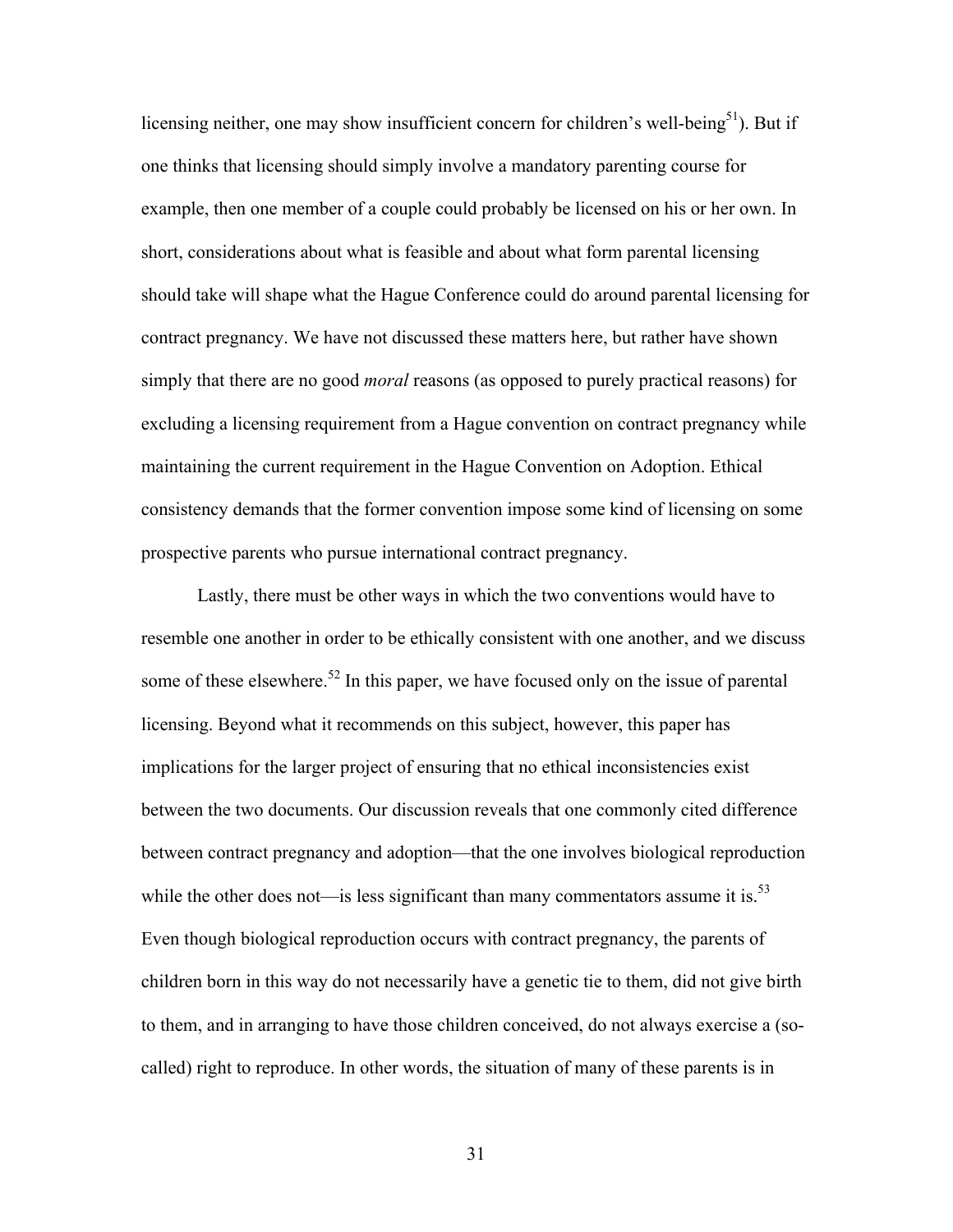many respects indistinguishable from that of adoptive parents. Thus, it would be difficult for the Hague Conference to justify the unequal treatment of these two groups of parents on the grounds that adoption, unlike contract pregnancy, does not involve biological reproduction.

# **NOTES**

 <sup>1</sup> The classic paper is Hugh LaFollette, 'Licensing Parents', *Philosophy and Public Affairs*, 9, 2 (1980): 183-197. See also Hugh LaFollette, 'Licensing Parents Revisited', *Journal of Applied Philosophy*, 27, 4 (2010): 327-343; Peggy Tittle, ed., *Should Parents Be Licensed*? (Amherst, MA: Preometheus Books, 2004); Daniel Engster, 'The Place of Parenting Within a Liberal Theory of Justice', *Social Theory and Practice,* 36, 2 (2010): 233-62; and Daniel Weinstock and Jurgen De Wispelaere, 'Licensing Parents to Protect our Children?' *Ethics and Social Welfare*, 6, 2 (2012): 195-205. The term 'licensing' is interchangeable with 'vetting' (i.e., parental vetting). Both terms refer to restrictions on people's freedom to parent a child that the state imposes on them even though they may have never mistreated children.

 $2^2$  This is not to say that all adoptive parents are licensed. Step-parent and so-called "relative" adoptions are exempt from this requirement. For discussion, see Carolyn McLeod and Andrew Botterell, ''Not for the Faint of Heart': Assessing the Status Quo on Adoption and Parental Licensing' in F. Baylis and C. McLeod (eds.) *Family-Making: Contemporary Ethical Challenges* (Oxford: Oxford University Press, 2014), p. 154.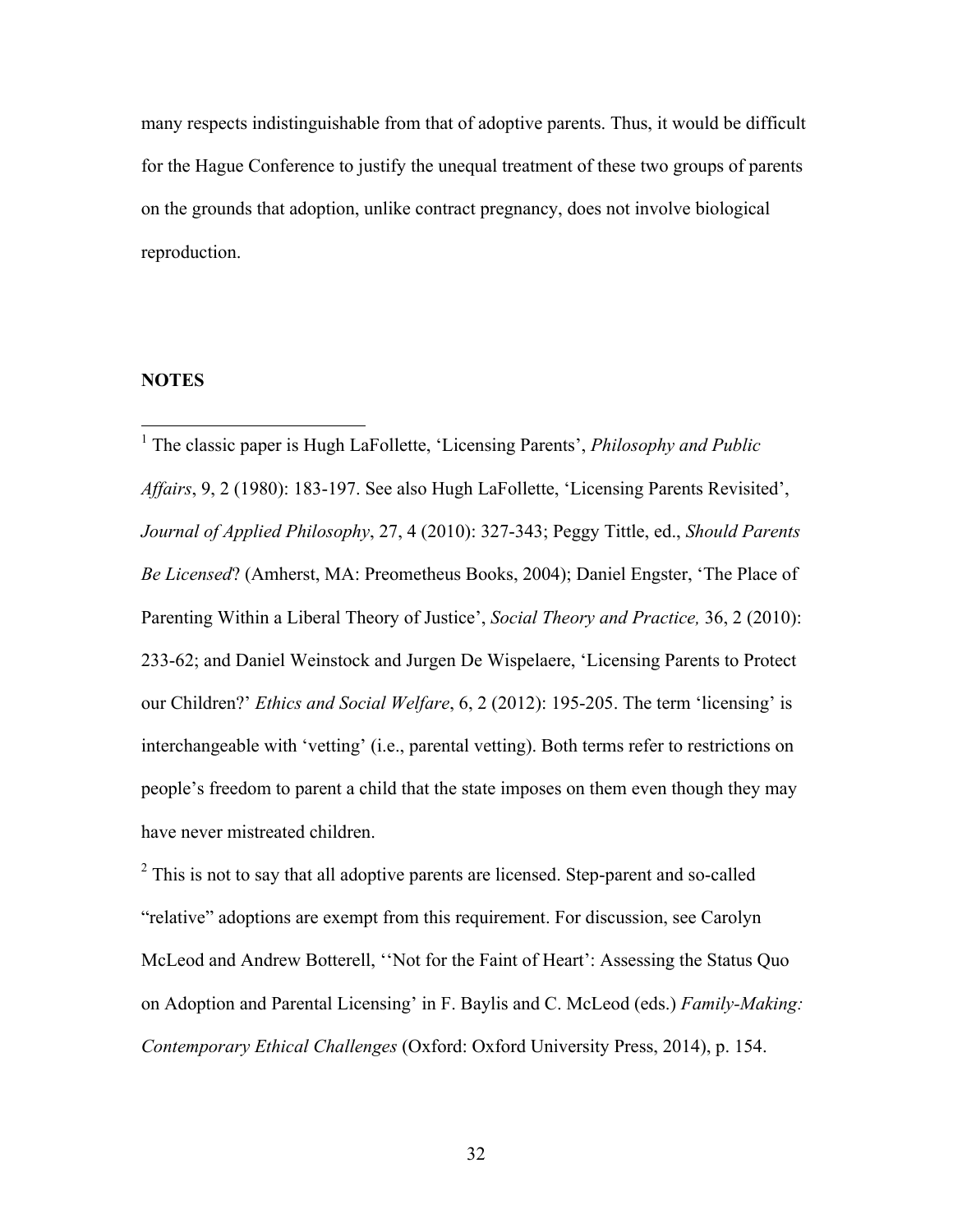<sup>3</sup> McLeod and Botterell ibid; and Botterell and McLeod, 'Can a Right to Reproduce Justify the Status Quo on Parental Licensing?' Forthcoming in R. Vernon, S. Brennan, and S. Hannan (eds.) *Permissible Progeny* (New York: Oxford University Press). <sup>4</sup> Unless specified otherwise, when we refer to adoption, we mean non-relative, nonstepparent adoption. The brief description we have given here of the status quo on parental licensing leaves out various complexities with it, including the fact that some gay or lesbian couples who engage in assisted reproduction must undergo licensing. For a more detailed description of the status quo, see McLeod and Botterell op. cit. note 2, pp. 154-155.

 $5$  See paragraph 5 of the document 'Conclusions & Recommendations Adopted by the Council', which emerged from the Council on General Affairs and Policy of the Hague Conference on Private International Law (24-26 March 2015). Available at http://www.hcch.net/upload/wop/gap2015concl\_en.pdf. For additional background information, see 'The Parentage/Surrogacy Project: An Updating Note' (February 2015), available at http://www.hcch.net/upload/wop/gap2015pd03a\_en.pdf.

 $6$  A Preliminary Report on the Issues Arising from International Surrogacy Arrangements.' Available at http://www.hcch.net/upload/wop/gap2012pd10en.pdf. (Permanent Bureau, Hague Conference on Private International Law, 2012).

 $<sup>7</sup>$  For ease of exposition, we refer simply to contract pregnancy rather than international</sup> contract pregnancy unless we need to emphasize the international dimension of this practice. We do the same for adoption, as opposed to international adoption.

Moreover, although our concern here is with *international* contract pregnancy and adoption—and in particular, with the way in which the Hague Conference ought to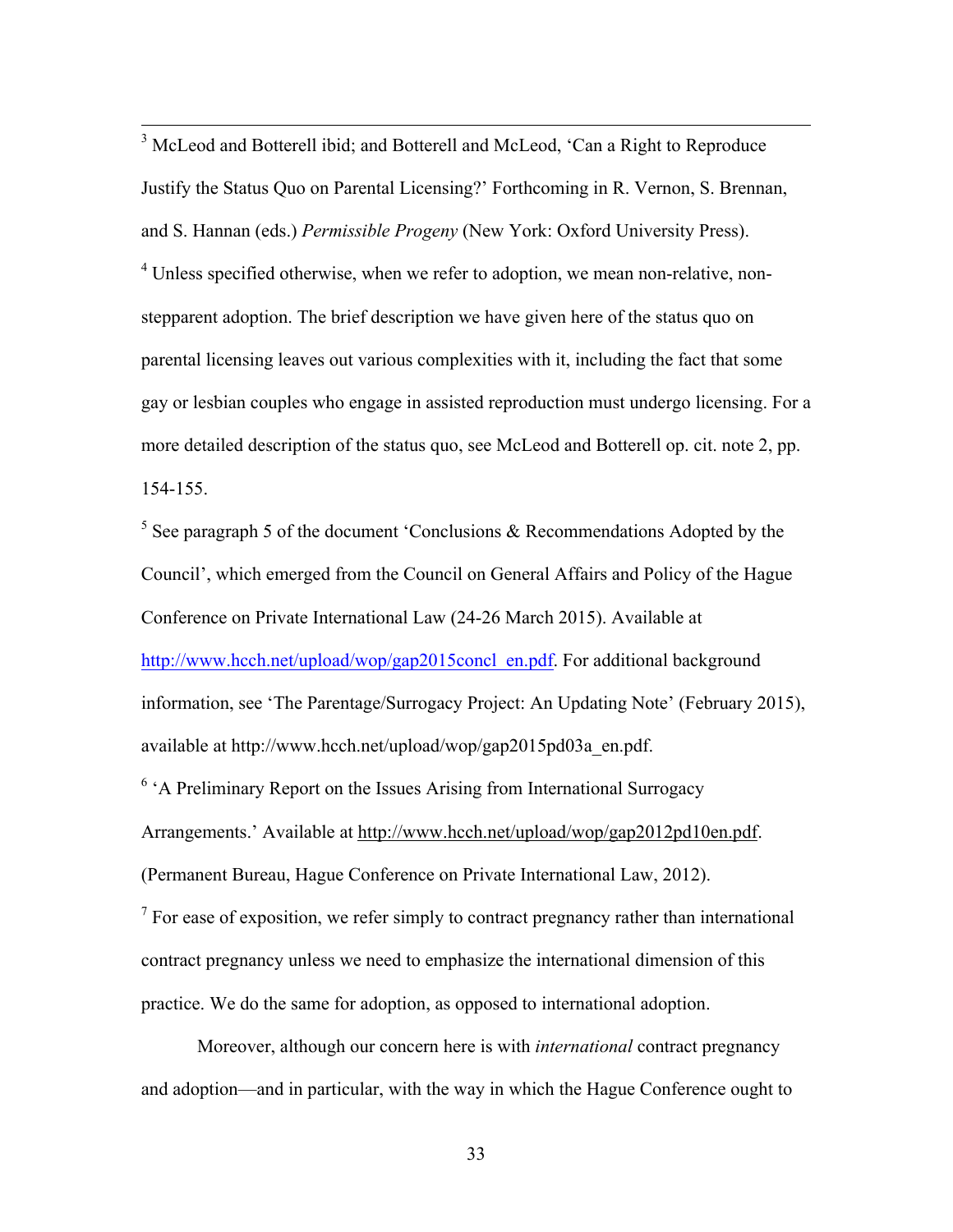regulate these practices—much of what we say is also relevant to the domestic versions of these practices and to their regulation at a domestic level.

<u> 2002 - Andrea San Andrew Maria (h. 1888).</u><br>2003 - Andrew Maria (h. 1882).

<sup>8</sup> Katarina Trimmings and Paul Beaumont, 'International Surrogacy Arrangements: An Urgent Need for Legal Regulation at the International Level', *Journal of Private International Law* 7, 3 (2011): 627-647.

<sup>9</sup> Natalie Gamble, 'Surrogacy: creating a sensible national and international legal framework', *International Family Law*, September (2012): 308-311. Available at http://www.nataliegambleassociates.com/assets/assets/Sep%202012%20-%20IFL%20- %20Surrogacy%20creating%20a%20sensible%20national%20and%20international%20l egal%20framework.pdf.

<sup>10</sup> See http://www.nataliegambleassociates.co.uk and Gamble op. cit. note 9, p. 311.

 $11$  Gamble ibid.

 $12$  Ibid., p. 309.

 $13$  Ibid.

 $14$  Ibid., p. 311.

<sup>15</sup> See McLeod and Botterell op. cit. note 2, p. 159.

<sup>16</sup> Another plausible alternative, of course, is that no relevant moral differences exist among these three ways of becoming parents, in which case there should be licensing for all parents or for none of them.

<sup>17</sup> See the Council for Responsible Genetics, 'Surrogacy in America', 2010: 1-40 (at 9), available at http://www.councilforresponsiblegenetics.org/blog/post/New-CRG-Reporton-Surrogacy-in-America.aspx. The use of donor oocytes is common because of the frequency with which gay male couples engage in contract pregnancy arrangements and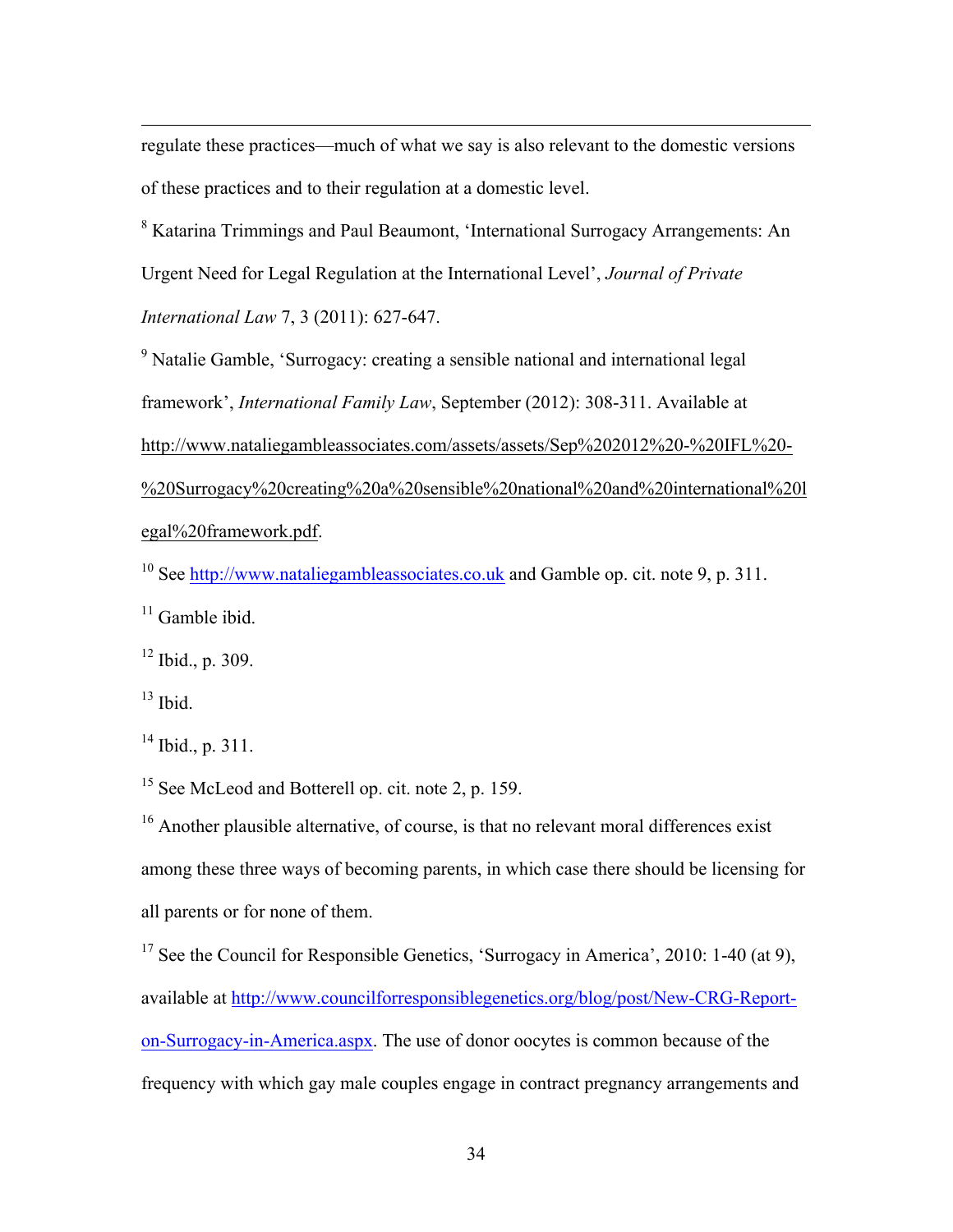presumably also because of the "advanced maternal age" (a medical term) of the woman in many heterosexual couples that access these services.

<u> 2002 - Andrea San Andrew Maria (h. 1888).</u><br>2003 - Andrew Maria (h. 1882).

<sup>18</sup> We believe that at least minimal vetting in the form of police checks should occur for prospective adoptive parents, and for many other prospective parents as well.

<sup>19</sup> Botterell and McLeod op. cit. note 3.

 $20$  Ibid.

 $21$  Ibid.

 $22$  We also distinguish these rights from a right to parent one's biological baby. See Anca Gheaus, 'The Right to Parent One's Biological Baby', *Journal of Political Philosophy* 20, 4 (2012): 432-455.

 $^{23}$  See Harry Brighouse and Adam Swift, 'Parents' Rights and the Value of the Family', *Ethics* 117, 1 (2006): 80-108; and Brighouse and Swift, 'The Goods of Parenting', in F. Baylis and C. McLeod (eds.) *Family-Making: Contemporary Ethical Challenges* (Oxford: Oxford University Press, 2014): 11-28.

<sup>24</sup> Neil Levy and Mianna Lotz, 'Reproductive Cloning and a (Kind of) Genetic Fallacy', *Bioethics* 19 (2005): 232-250; Daniel Friedrich, 'A Duty to Adopt?' *Journal of Applied Philosophy*, 30, 1 (2013): 25-39; Christine Overall, 'What is the Value of Procreation?' in F. Baylis and C. McLeod (eds.) *Family-Making: Contemporary Ethical Challenges* (Oxford: Oxford University Press, 2014): 89-108; and Tina Rulli, 'Preferring a Genetically-Related Child,' *Journal of Moral Philosophy* (2014): doi 10.1163/17455243- 4681062.

<sup>25</sup> We also focus on those that concern *purely* genetic parenthood, that is, parenthood with a genetic but not a gestational connection. Some of the arguments in this literature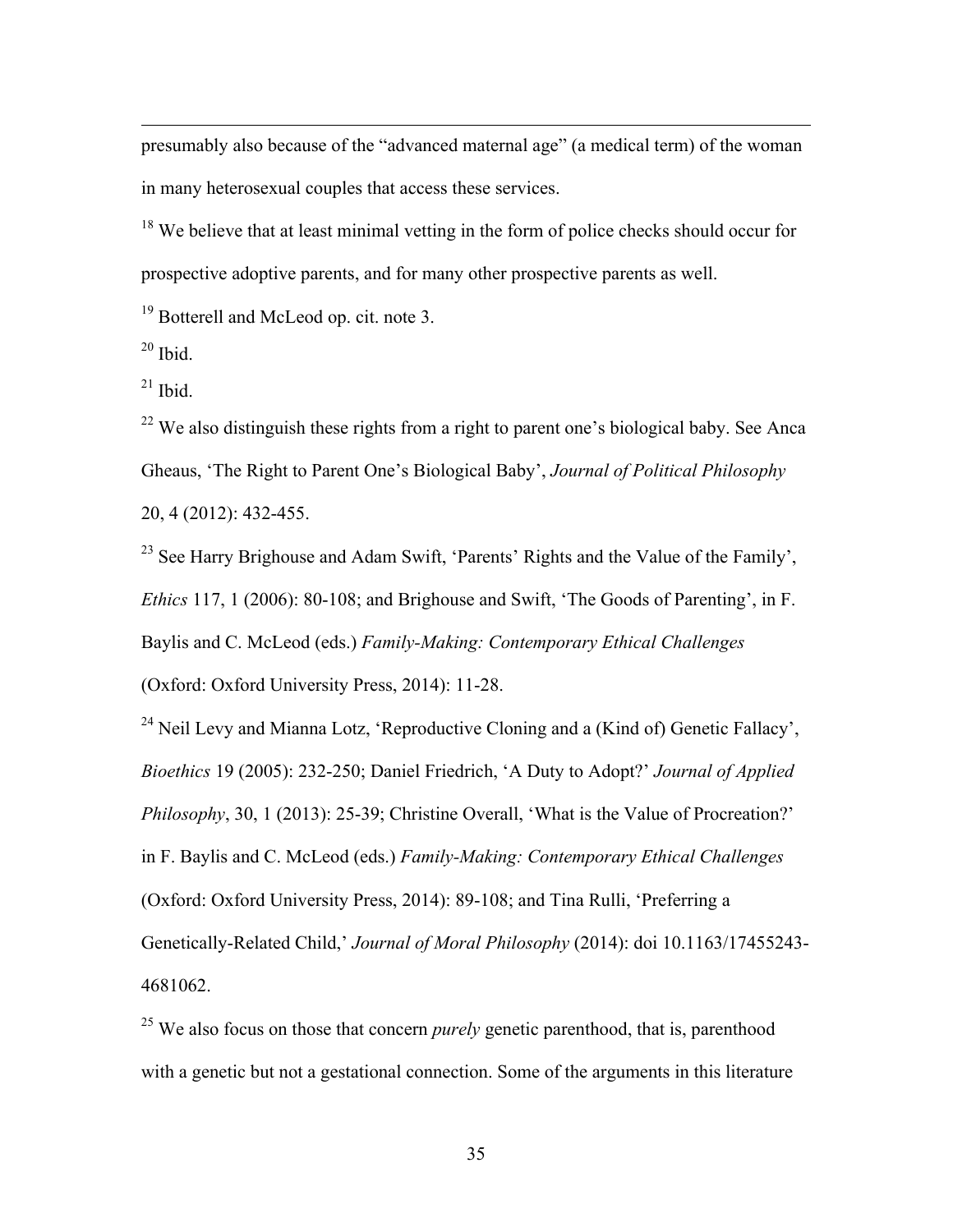concern the desire to have a genetically related child that oneself or one's partner gives birth to.

<u> 2002 - Andrea San Andrew Maria (h. 1888).</u><br>2003 - Andrew Maria (h. 1882).

<sup>26</sup> On whether the science of genetics supports the view that family resemblances are primarily genetic, see Levy and Lotz, op. cit. note 25, pp. 237-8. They explain that people tend grossly to exaggerate the role that genetic factors, as opposed to social factors, play in determining who we are or who our genetic children will or would be.  $27$  One could understand the right more broadly to include not only the right to have genetic children but also the right to gestate those children. However, as implied above, this broader understanding of the right is not relevant to people who pursue contract pregnancy as a way of having children.

 $^{28}$  To be fair, these reasons in support of a right to reproduce are not exhaustive. For example, some cite religious reasons in support of the claim that some individuals have a right to reproduce. By way of illustration, consider the following passage from the King James Bible: 'And you, be ye fruitful, and multiply; bring forth abundantly in the earth, and multiply therein.' (Genesis 9:7) Here, God is not commanding Noah and his sons to create families, but is rather commanding them to reproduce and repopulate the earth. It is therefore difficult to see how adoption could satisfy God's admonition to the faithful to multiply fruitfully and bring forth abundantly. Alternatively, members of groups that have been subject to eugenics programs or to genocide might themselves assert a right to reproduce that is distinct from a right to become a parent. So, for example, individuals whose extended family perished in the Holocaust, or were killed in the Rwandan genocide, might insist that they have a right to reproduce, because only by reproducing can the wrongs that have been done to them and to their family be mitigated. For some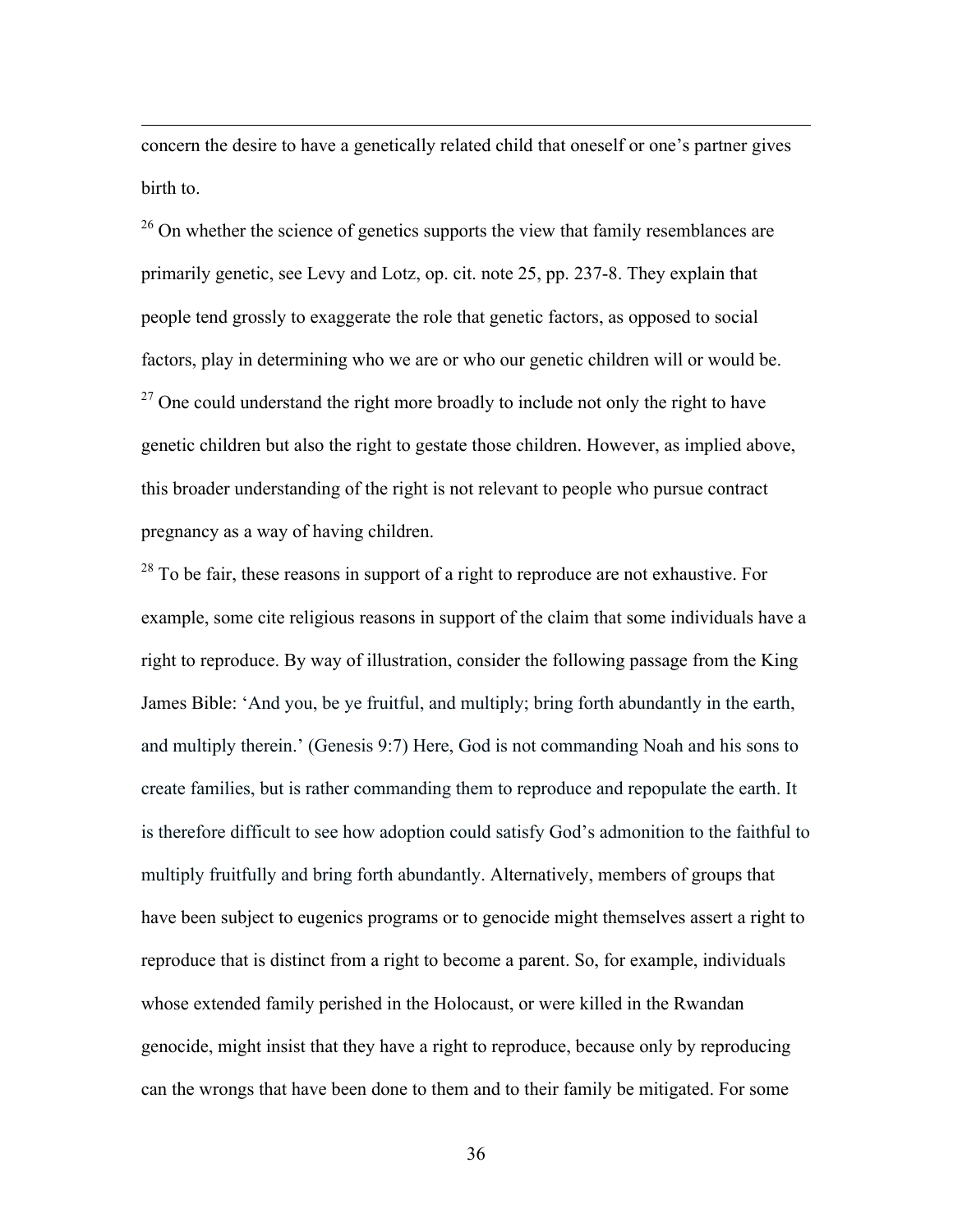discussion of these issues, see McLeod and Botterell op. cit. note 2 and Karey Harwood, 'Bad Habit or Considered Decision? The need for a closer examination of prospective parents' views', *International Journal of Feminist Approaches to Bioethics*, 7, 1 (2014):

<u> 2002 - Andrea San Andrew Maria (h. 1888).</u><br>2003 - Andrew Maria (h. 1882).

46-50. For objections to the claim that religious reasons can justify a preference for reproduction over adoption, see Christine Overall, op. cit. note 24, p. 21.

 $29$  See LaFollette 1980, p. 195. He mentions this view but not endorse it.

<sup>30</sup> See McLeod and Botterell op. cit. note 2, pp. 156-157.

<sup>31</sup> See L.M. Singer *et al*., 'Mother-infant attachment in adoptive families', *Child Development*, 56, 6 (1985): 1543-1551; J.E. Koepke *et al*., 'Becoming Parents: Feelings of Adoptive Mothers', *Pediatric Nursing*, 17, 4 (1991): 333-336; and Judith Daniluk and Joss Hurtig-Mitchell, 'Themes of Hope and Healing: Infertile Couples' Experiences of Adoption', *Journal of Counseling and Development*, 81, 4 (2003): 389-399. Thanks to Tina Rulli for directing us to this literature.

<sup>32</sup> Excluded, for example, are needs associated with physical or psychological infirmities that have been present since birth.

<sup>33</sup> See Lucy Blake *et al.*, 'The Families of Assisted Reproduction and Adoption', in F. Baylis and C. McLeod (eds.) *Family-Making: Contemporary Ethical Challenges* (Oxford: Oxford University Press, 2014), p. 75.

<sup>34</sup> Françoise Baylis, 'Transnational Commercial Contract Pregnancy in India' in F. Baylis and C. McLeod (eds.) *Family-Making: Contemporary Ethical Challenges* (Oxford: Oxford University Press, 2014), p. 277. See also David Velleman, 'Family History', *Philosophical Papers*, 34, 3 (2005): 357-378. Here, we interpret a right to know one's genetic relatives as being more robust than a right simply to know one's medical history.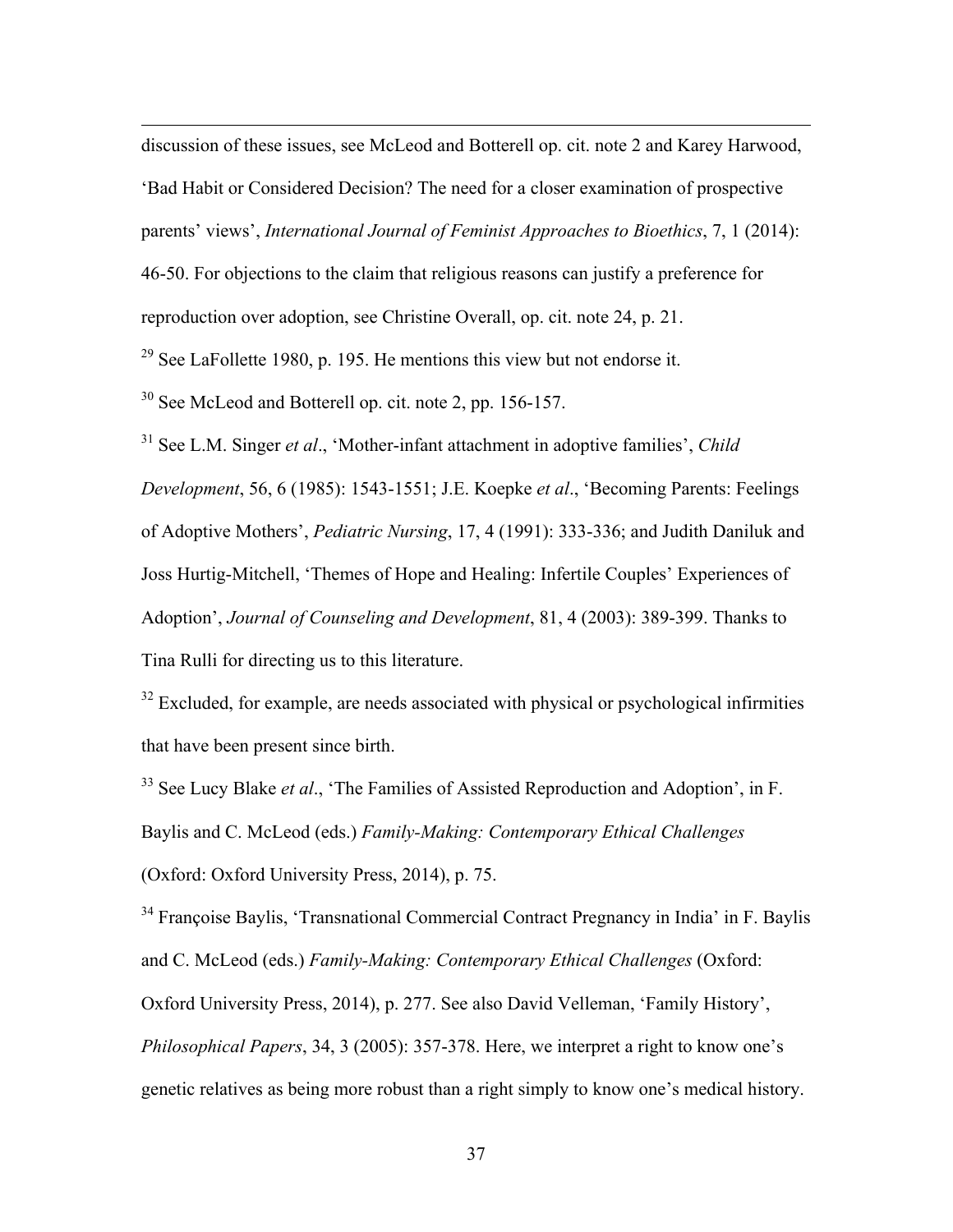Children who have non-biological parents may indeed have the latter right, while lacking the former right.

<u> 2002 - Andrea San Andrew Maria (h. 1888).</u><br>2003 - Andrew Maria (h. 1882).

<sup>35</sup> Thanks to Françoise Baylis for raising this point in conversation with us.

<sup>36</sup> Blake *et al*. op. cit. note 33, p. 76, citing Ann Brand and Paul Brinich, 'Behaviour Problems and Mental Health Contacts in Adopted, Foster, and Nonadopted Children', *Journal of Child Psychology and Psychiatry*, 40, 8 (1999): 1221-1229. (Note that Brand and Brinich's study did take into account the age of placement of adopted children and concluded that it is not a strong predictor of behavioural or emotional problems in these children.) See also L.D. Borders *et al*., 'Are Adopted Children and Their Parents at Greater Risk of Negative Outcomes?' *Family Relations*, 47, 3 (1998): 237-241, cited in Sally Haslanger 'Family, Ancestry and Self: What is the Moral Significant of Biological Ties?' *Adoption and Culture*, 2, 1 (2009): 91-122.

<sup>37</sup> See Blake *et al* ibid., citing Jésus Palacios and Evan Donaldson, 'Review: Adoption Research: Trends, Topics, Outcomes', *International Journal of Behavioral Development*, 34, 3 (2010): 270-284. See also Marinus van Ijzendoorn and Femmie Juffer, 'The Emanuel Miller Memorial Lecture 2006: Adoption as Intervention. Meta-analytic evidence for massive catch-up and plasticity in physical, socio-emotional, and cognitive development', *Journal of Child Psychology and Psychiatry* 47, 12 (2006): 1228-45.

<sup>38</sup> These parents would have to be vetted as well, as would any parents of donorconceived children, single mothers who have no relationship with their child's biological father, *etcetera*.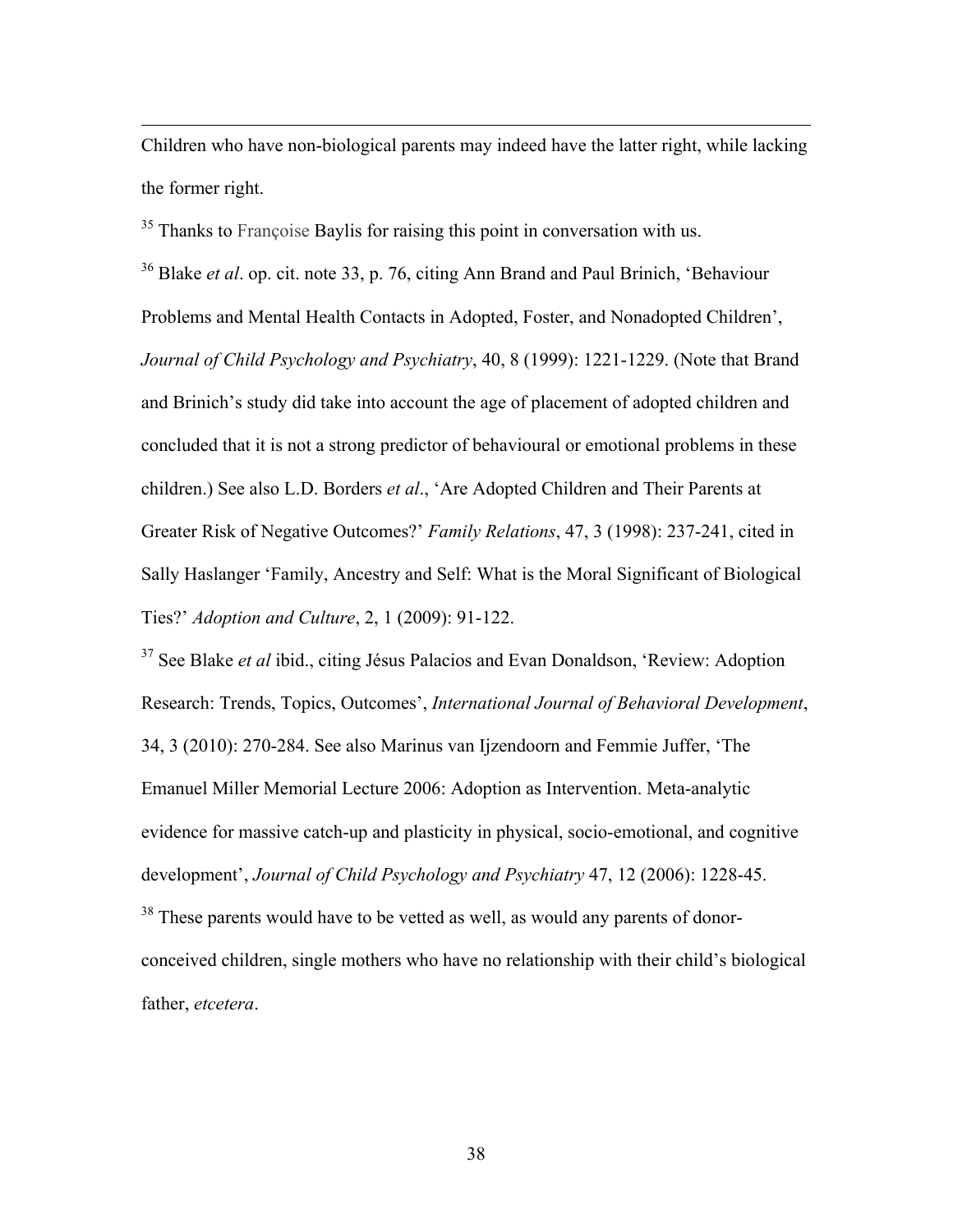<sup>39</sup> Notice that if such details *are* enough, then there is no reason to think they could not be available to children born through gestational contract pregnancy, even of the international variety.

<sup>40</sup> This appears to be David Velleman's view; see Velleman op. cit. note 34.

 $41$  One might think that evidence about the psychological well-being of donor-conceived children would be useful here; but unfortunately, the evidence is inconclusive: see Baylis op. cit. note 34, p. 277. To be sure, there are many reports in the media and elsewhere of donor-conceived people experiencing psychological distress because of missing information about genetic relatives. However, it is simply not known how common this problem is, or will be, among donor-conceived people. It also highly doubtful whether, in our bionormative society, the media would ever give as much attention to "counterstories"—that is, stories told by people who feel no need to know about their genetic relatives—as it does to stories of identity struggle; see again Baylis ibid., p. 278. Dominant society may simply not be interested in hearing about the donor-conceived or adopted child who feels no need for a connection to biological family.

 $42$  Baylis ibid. She claims that this is true for children born to Indian women in international contract pregnancies. She also explains that India is currently the "destination of choice" for people who want to become parents through this practice. On the bad social circumstances of Indian contract pregnant women, see Amrita Pande's 'Not an 'Angel', Not a 'Whore': Surrogates as 'Dirty' Workers in India', *Indian Journal of Gender Studies* 16, 2 (2009): 150-154 (cited in Vita Panitch's 'Surrogate Tourism and Reproductive Rights', *Hypatia* 28, 2 (2013): 274-289).

<sup>43</sup> McLeod and Botterell op. cit. note 2, p. 158.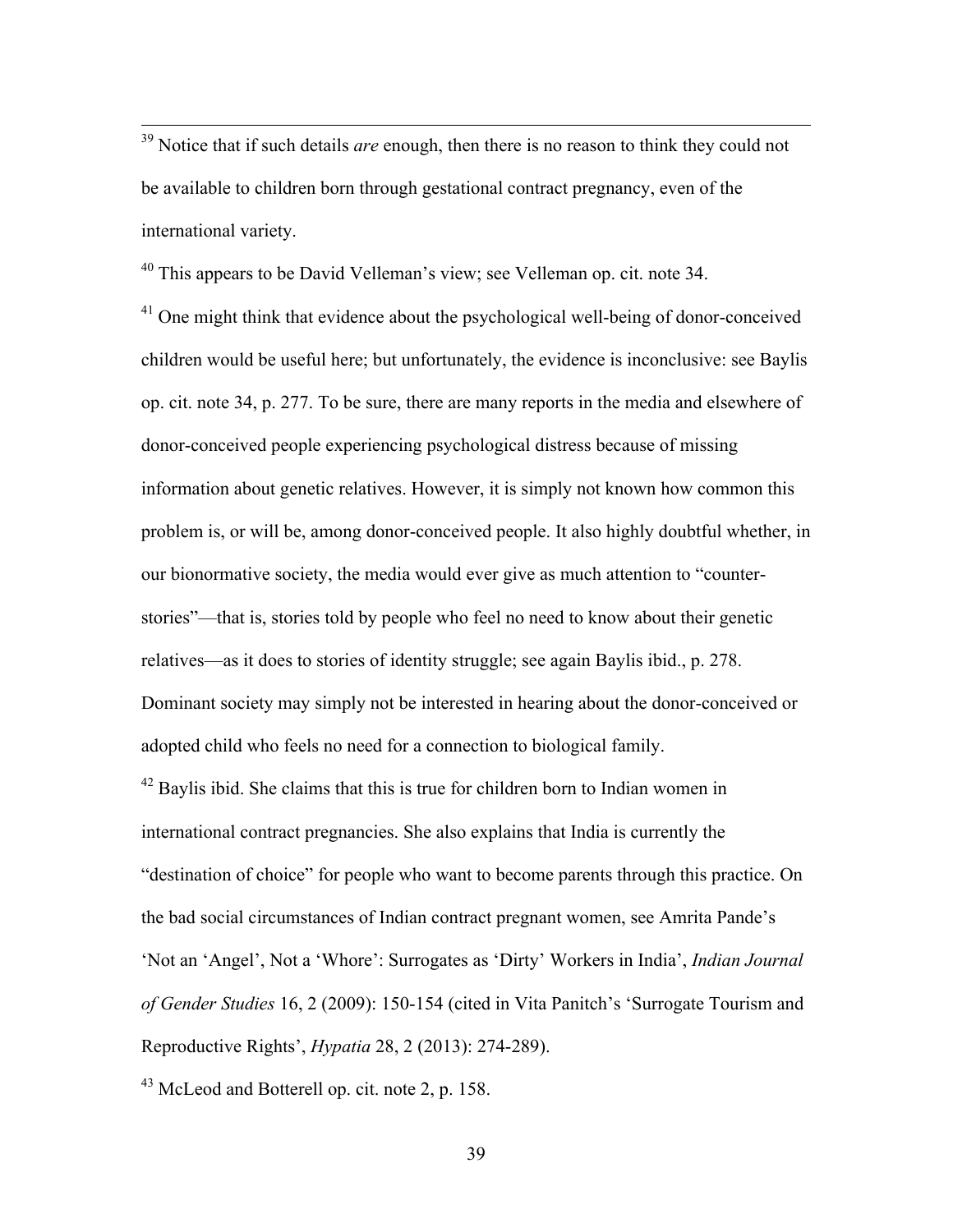<sup>44</sup> Ibid., pp. 160-164.

 $45$  Ibid., pp. 161-162.

<sup>46</sup> As an anonymous reviewer suggested, one might think that transfers of parental responsibility are importantly different with adoptions, because they do not occur directly between birth parents and adoptive parents. Rather, the state takes responsibility for the child from the birth parents and then transfers it to the adoptive parents. Moreover, given this role, the state is justified in licensing adoptive parents. To respond, it is enough to point out that this is not how it works with all adoptions; in particular, the state does not take the child into its custody with a private adoption.

<sup>47</sup> On the grounds of parenthood, see Tim Bayne and Avery Kolers, 'Parenthood and Procreation' in the *Stanford Encyclopedia of Philosophy,* 2003, available at http://plato.stanford.edu/archives/spr2003/entries/parenthood/.

<sup>48</sup> On the transferring and delegating of responsibility, see Reuven Brandt's 'Moral Responsibility in Sperm and Ova Donation' (PhD Dissertation, Western University, defended January 2015).

<sup>49</sup> Permanent Bureau, Hague Conference on Private International Law, op. cit. note 6.  $50$  We have found that to be true among audiences of our work. For example, one audience member has been Christine Overall, who, in a recent paper, uses a version of the Transfer of Responsibility Argument to support parental licensing for people who wish to become parents through contract pregnancy. See her 'Reproductive 'Surrogacy' and Parental Licensing,' *Bioethics*, 29, 5 (2015): 353-361.

 $<sup>51</sup>$  In addition, if one chooses to license neither prospective parent where only one of</sup> them will be genetically related to any resulting child, then one would still be left with